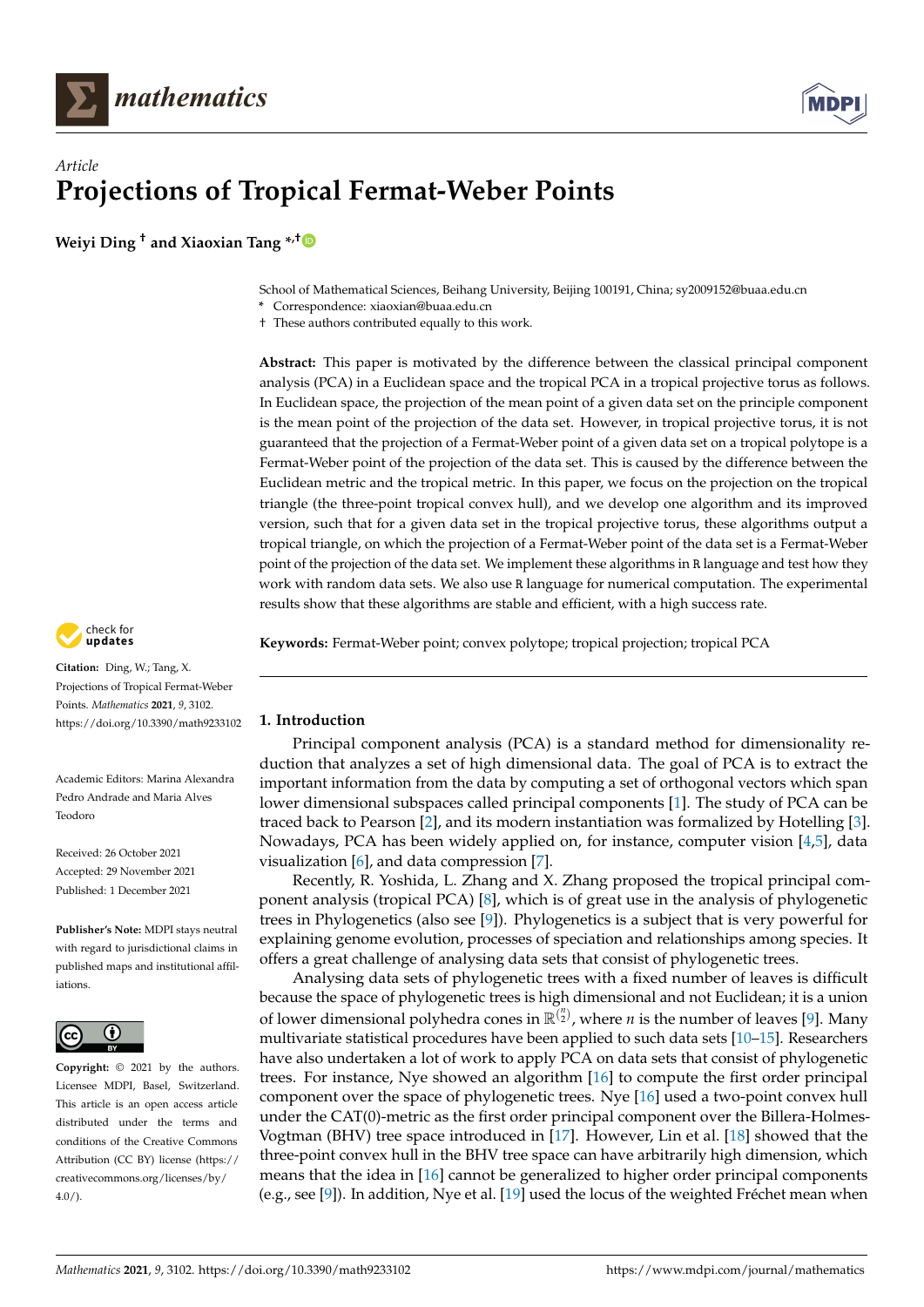the weights vary over the *k*-simplex as the *k*-th principal component in the BHV tree space, and this approach performed well in simulation studies.

On the other hand, the tropical metric in tree spaces is well-studied [\[20\]](#page-21-15) (Chapter 5) and well-behaved [\[18\]](#page-21-13). In 2019, Yoshida et al. [\[8\]](#page-21-7) defined the tropical PCA under the tropical metric in two ways: the Stiefel tropical linear space of fixed dimension, and the tropical polytope with a fixed number of vertices. Page et al. [\[9\]](#page-21-8) used tropical polytopes for tropical PCA to visualize data sets of phylogenetic trees, and used Markov Chain Monte Carlo (MCMC) approach to optimally estimate the tropical PCA. Their experimental results [\[9\]](#page-21-8) showed that the MCMC method of computing tropical PCA performed well on both simulated data sets and empirical data sets.

This paper is motivated by the difference between the classical PCA (in Euclidean spaces) and the tropical PCA as follows. In the classical PCA, by the definition of Euclidean metric, the projection of the mean point of a data set *X* on the principle component is the mean point of the projection of *X*. Based on this fact and the definition of Euclidean metric, the mean squared error (MSE) between *X* and the projection of *X* reaches the minimum, and the projected variance reaches the maximum simultaneously (e.g., see [\[21\]](#page-22-0) (Page 188 to 189)). In fact, the PCA in the BHV tree space proposed by Nye [\[16\]](#page-21-11) also makes the MSE between a data set *X* and the projection of *X* reaches the minimum, and the projected variance reaches the maximum simultaneously. However, in tropical PCA [\[8,](#page-21-7)[9\]](#page-21-8), it is not guaranteed that the variance of the projection of *X* reaches the maximum, while the MSE between *X* and the projection of *X* reaches the minimum. The fundamental reason for this is that the tropical metric is different from Euclidean metric. Also, in the tropical PCA defined by tropical polytopes, the projection of a tropical mean point (in this paper we call it a Fermat-Weber point) of a data set *X* is not necessarily a Fermat-Weber point of the projection of *X* (see Example [4\)](#page-6-0). More specifically, it is known that, for a data set *X* in the Euclidean space, the mean point of *X* is unique. However, for a data set *X* in the tropical projective torus (denoted by  $\mathbb{R}^n/\mathbb{R}$ **1**), the Fermat-Weber point of *X* is not necessarily unique [\[22\]](#page-22-1) (Proposition 20). For a data set  $X \subset \mathbb{R}^n/\mathbb{R}$ 1 and a tropical convex hull C, the tropical projection [\[23\]](#page-22-2) (Formula 3.3) of the set of Fermat-Weber points of *X* on C are not exactly equal to the set of Fermat-Weber points of the projection of *X* on C. In addition, it is also known that, in R*n*/R**1**, if a set is the union of *X* and a Fermat-Weber point of *X*, then the union has exactly one Fermat-Weber point [\[24\]](#page-22-3) (Lemma 8). So, if a set is the union of *X* and a Fermat-Weber point of *X*, can the projection of the Fermat-Weber point of the union be a Fermat-Weber point of the projection of the union? By experiments we know that this is still not guaranteed, and it depends on the choice of the tropical convex hull  $\mathcal C$ (see Example [5\)](#page-7-0). Therefore, it is natural to ask the following question.

# **Main Question.** *For a given data set X in the tropical projective torus, how to find a tropical polytope* C*, such that the projection of a Fermat-Weber point of X on* C *is a Fermat-Weber point of the projection of X on* C*?*

In this paper, we study the main question by focusing on tropical triangles (three-point tropical polytopes). Our goal is to develop an algorithm that can answer the main question with a high success rate. We develop one algorithm (Algorithm [1\)](#page-2-0) and its improved version (Algorithm [2\)](#page-3-0), such that for a given data set  $X \subset \mathbb{R}^n / \mathbb{R}$ 1, these algorithms output a tropical triangle C, on which the projection of a Fermat-Weber point of *X* is a Fermat-Weber point of the projection of *X*. By sufficient experiments with random data sets, we show that Algorithms [1](#page-2-0) and [2](#page-3-0) can both succeed with a much higher probability than choosing a tropical triangle  $\mathcal C$  randomly. We also show that the success rate of these two algorithms is stable while data sets are changing randomly. Algorithm [2](#page-3-0) can output the result much faster than Algorithm [1](#page-2-0) does averagely, because in most cases, Algorithm [2](#page-3-0) correctly terminates with less steps than Algorithm [1](#page-2-0) does (See Section  $5$ ). Our work can be viewed as a first step to an ambitious goal. We remark that, once the main question is completely solved, we can then ask how to characterize all nice tropical polytopes. Here, by a "nice tropical polytope", we mean a tropical polytope, on which the projection of a Fermat-Weber point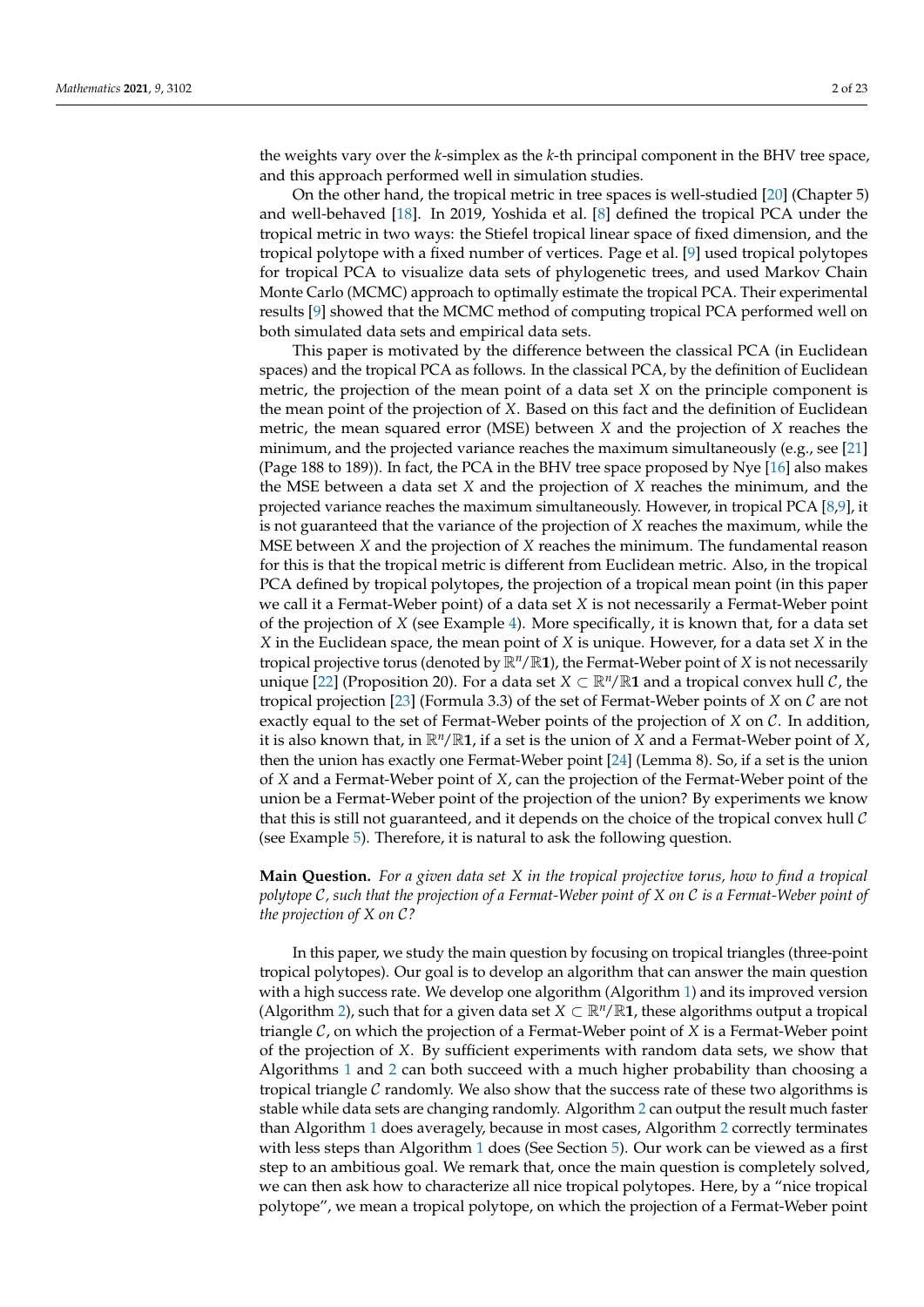of a given data set *X* is a Fermat-Weber point of the projection of *X*. Then, we can use the nice tropical polytopes as principal components in the tropical PCA and possibly in other data analysis such as linear discriminant analysis.

**Algorithm 1:** First Version

<span id="page-2-1"></span><span id="page-2-0"></span> $\textbf{Input: } \{ \mathbf{x}^{(1)}, \ldots, \mathbf{x}^{(m)} \} \subset \mathbb{R}^n/\mathbb{R} \mathbf{1}$ **Output: u**<sup>(1)</sup>, **u**<sup>(2)</sup>, **u**<sup>(3)</sup>, where  $\mathbf{u}^{(1)}$ ,  $\mathbf{u}^{(2)}$  and  $\mathbf{u}^{(3)}$  are three points in  $\mathbb{R}^n/\mathbb{R}$ 1, such that the projection of a Fermat-Weber point of  $\{\mathbf{x}^{(1)},\ldots,\mathbf{x}^{(m)}\}$  on  $\mathcal{C}:=\mathit{tconv}(\{\mathbf{u}^{(1)},\mathbf{u}^{(2)},\mathbf{u}^{(3)}\})$  is a Fermat-Weber point of the projection of  $\{ {\bf x}^{(1)},\ldots, {\bf x}^{(m)} \}$  on  $\cal C$ **1**  $X_{m \times n} \leftarrow {\mathbf{x}^{(1)}, \dots, \mathbf{x}^{(m)}}$ 2  $F_X \leftarrow$  a Fermat-Weber point of  $X_{m \times n}$ **3**  $X$ <sub>(*m*+1)×*n*</sub> ← the last row is  $F_X$ , and the first *m* rows come from  $X$ <sup>*m*×*n*</sub></sup>  $\mathbf{u}^{(1)}$ ,  $\mathbf{u}^{(2)}$ ,  $\mathbf{u}^{(3)} \leftarrow n$ -dimensional null vectors **<sup>5</sup> for** *d*<sup>1</sup> *from* 2 *to n* − 1 **do 6 for**  $d_2$  *from*  $d_1 + 1$  *to n* **do** *7* **d if**  $Verify-FW-Point(P_{d_1,d_2}(X))=TRUE$  then  $\mathbf{u}$  **u**<sup>(1)</sup>,  $\mathbf{u}^{(2)}$ ,  $\mathbf{u}^{(3)}$   $\leftarrow$  Compute-Triangle(*X*, *d*<sub>1</sub>, *d*<sub>2</sub>)  $\mathbf{p}$  **if**  $\mathbf{u}^{(1)}$ **,**  $\mathbf{u}^{(2)}$  **and**  $\mathbf{u}^{(3)}$  **are not null <b>then** break  $\mathbf{u}^{(1)}$  ,  $\mathbf{u}^{(2)}$  and  $\mathbf{u}^{(3)}$  are null **then return** FAIL, otherwise, return  $\mathbf{u}^{(1)}$ ,  $\mathbf{u}^{(2)}$ ,  $\mathbf{u}^{(3)}$ 

This paper is organized as follows. In Section [2,](#page-3-1) we remind readers of the basic definitions in tropical geometry. In Section [3,](#page-8-0) we prove Theorem [1](#page-10-0) and Theorem [2](#page-10-1) for the correctness of the algorithms developed in this paper. In Section [4,](#page-11-0) we present Algorithms [1](#page-2-0) and [2.](#page-3-0) We also explain how the algorithms work by two examples. In Section [5,](#page-17-0) we apply the algorithms developed in Section [4](#page-11-0) on random data sets, and illustrate the experimental results.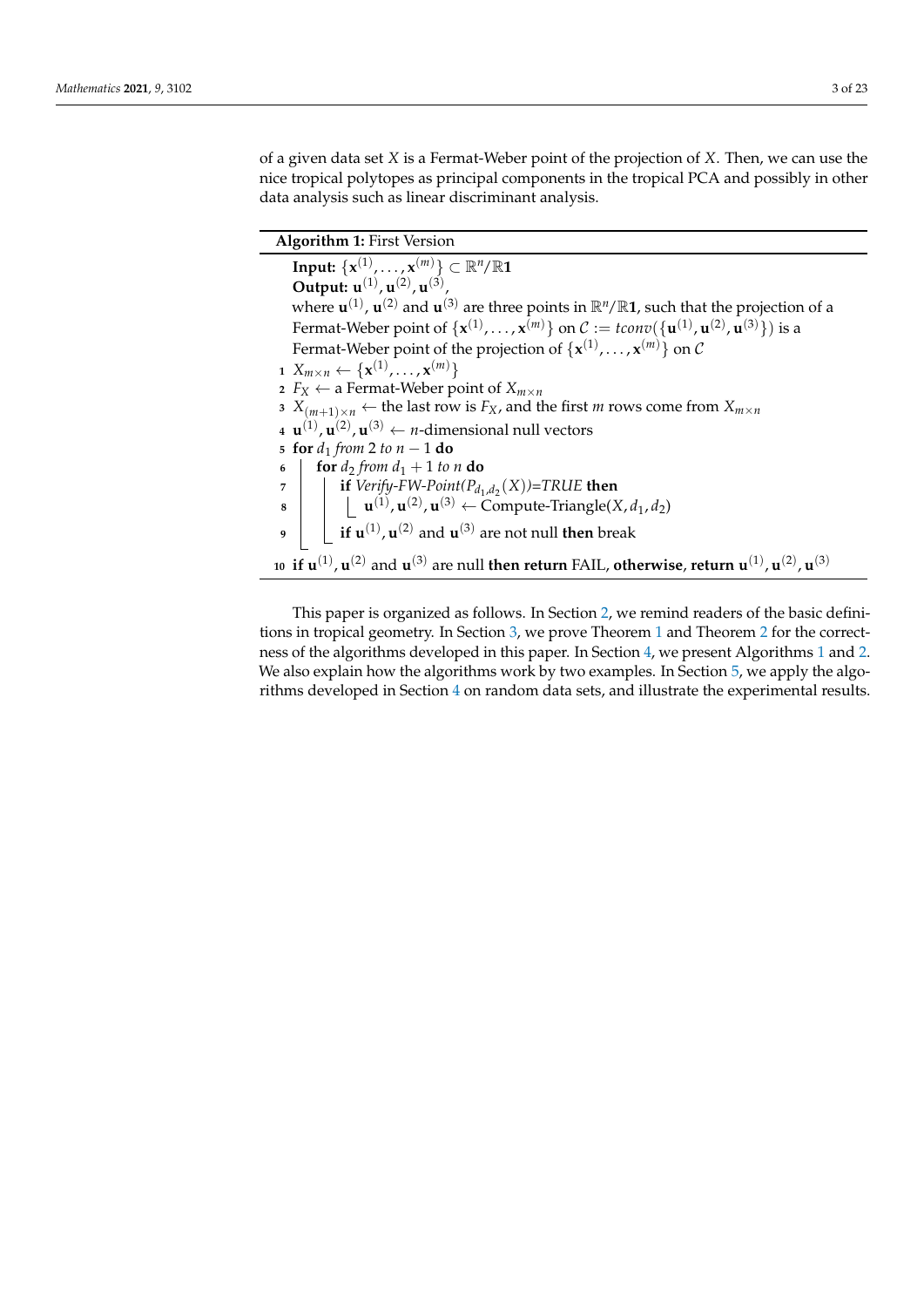<span id="page-3-4"></span><span id="page-3-2"></span><span id="page-3-0"></span>**Algorithm 2:** Improved Version  $\textbf{Input: } \{\mathbf{x}^{(1)}, \ldots, \mathbf{x}^{(m)}\} \subset \mathbb{R}^n/\mathbb{R}$ **Output: u**<sup>(1)</sup>, **u**<sup>(2)</sup>, **u**<sup>(3)</sup>, where  $\mathbf{u}^{(1)}$ ,  $\mathbf{u}^{(2)}$  and  $\mathbf{u}^{(3)}$  are three points in  $\mathbb{R}^n/\mathbb{R}$ 1, such that the projection of a Fermat-Weber point of  $\{\mathbf{x}^{(1)},\ldots,\mathbf{x}^{(m)}\}$  on  $\mathcal{C}:=\mathit{tconv}(\{\mathbf{u}^{(1)},\mathbf{u}^{(2)},\mathbf{u}^{(3)}\})$  is a Fermat-Weber point of the projection of  $\{\mathbf{x}^{(1)},\ldots,\mathbf{x}^{(m)}\}$  on  $\mathcal C$   $X_{m \times n} \leftarrow {\mathbf{x}^{(1)}, \dots, \mathbf{x}^{(m)}}$  $F_X \leftarrow$  a Fermat-Weber point of  $X_{m \times n}$   $X$ <sub>(*m*+1)×*n*</sub> ← the last row is  $F_X$ , and the first *m* rows come from  $X_{m \times n}$  *L* ← all pairs of indices  $(d_1, d_2)$  ( $2 \le d_1 < d_2 \le n$ ) in the lexicographical order, that is:  $\{(2, 3), (2, 4), \ldots, (2, n), (3, 4), \ldots, (3, n), \ldots, (n-1, n)\}\$   $S \leftarrow \emptyset$  (we will record in *S* the pairs that have been traversed)  $W \leftarrow \emptyset$  (we will record in W the indices that will be traversed in priority)  $\tau$  *t*  $\leftarrow$  0  $\mathbf{u}^{(1)}$ ,  $\mathbf{u}^{(2)}$ ,  $\mathbf{u}^{(3)} \leftarrow n$ -dimensional null vectors **while** |*S*| < (*n*−1)(*n*−2)  $\frac{2(n-2)}{2}$ , and **u**<sup>(1)</sup>, **u**<sup>(2)</sup> and **u**<sup>(3)</sup> are null **do**  $t \leftarrow t + 1$  **if**  $L[t] \in S$  (here,  $L[t]$  denotes the *i*-th element of *L*) **then** skip this round  $S \leftarrow S \cup \{L[t]\}$  $13 \mid (d_1, d_2) \leftarrow L[t]$  **r** ← the  $(m + 1)$ -th row of  $P_{d_1, d_2}(X)$ **f** ←  $F_{P_{d_1,d_2}(X)}$  **if** *Verify-FW-Point* $(P_{d_1,d_2}(X))$ =TRUE **then**  $\mathbf{u}^{(1)}$ ,  $\mathbf{u}^{(2)}$ ,  $\mathbf{u}^{(3)}$   $\leftarrow$  Compute-Triangle(*X*, *d*<sub>1</sub>, *d*<sub>2</sub>) **if**  $\mathbf{u}^{(1)}$ **,**  $\mathbf{u}^{(2)}$  **and**  $\mathbf{u}^{(3)}$  **are not null <b>then** break **if**  $f_k = r_k$  *for*  $k = d_1$  *or*  $d_2$  **then**   $\vert W \leftarrow W \cup \{k\}$  **while**  $W \neq \emptyset$  and  $\mathbf{u}^{(1)}$ ,  $\mathbf{u}^{(2)}$  and  $\mathbf{u}^{(3)}$  are null do  $\vert$   $\vert$   $\vert \omega \leftarrow W[1]$  (here,  $W[1]$  denotes the first element in *W*) *L<sup>ω</sup>* ← {(*ω*1, *ω*2) ∈ *L*|*ω* = *ω*<sup>1</sup> or *ω* = *ω*2} **for** all  $(\omega_1, \omega_2) \in L_\omega$  *such that*  $(\omega_1, \omega_2) \notin S$  **do**   $\vert$   $\vert$   $\vert$   $S \leftarrow S \cup \{(\omega_1, \omega_2)\}\$  **r** ← the  $(m + 1)$ -th row of  $P_{\omega_1,\omega_2}(X)$  **f**  $\leftarrow$   $F_{P_{\omega_1,\omega_2}(X)}$  **i if**  $Verify\text{-}FW\text{-}Point(P_{\omega_1,\omega_2}(X))\text{=}TRUE$  **then**  $\mathbf{u}^{(1)}$  ,  $\mathbf{u}^{(2)}$  ,  $\mathbf{u}^{(3)}$   $\leftarrow$  Compute-Triangle(*X*,  $\omega_1$ ,  $\omega_2$ )  $\mathbf{a}_0$   $\begin{array}{|c|c|c|c|}\n\hline\n\mathbf{i} & \mathbf{j} & \mathbf{k} & \mathbf{u}^{(1)}, \mathbf{u}^{(2)} & \text{and} & \mathbf{u}^{(3)} & \text{is not null then break}\n\hline\n\end{array}$   $\vert$  **if**  $f_j = r_j$  for  $j = \omega_1$  or  $\omega_2$ , and  $j \notin W$  then  $W \leftarrow W \cup \{j\}$  $32 \mid W \leftarrow W \setminus W[1]$  $\bf{u}$  if  $\bf{u}^{(1)}$ ,  $\bf{u}^{(2)}$  and  $\bf{u}^{(3)}$  are null **then return** FAIL, otherwise, return  $\bf{u}^{(1)}$ ,  $\bf{u}^{(2)}$ ,  $\bf{u}^{(3)}$ 

## <span id="page-3-3"></span><span id="page-3-1"></span>**2. Tropical Basics**

In this section, we set up the notation throughout this paper, and prepare some basic tropical arithmetic and geometry (see more details in [\[20\]](#page-21-15)). We will redefine our motivation in a precise way after Definition [6.](#page-5-0)

**Definition 1 (Tropical Arithmetic Operations).** *We denote by* ( $\mathbb{R} \cup \{-\infty\}$ ,  $\boxplus$ ,  $\odot$ ) *the* maxplus tropical semi-ring*. We define the* tropical addition *and the* tropical multiplication *as*

$$
c \boxplus d := \max\{c, d\}, \quad c \odot d := c + d, \quad \text{where } c, d \in \mathbb{R} \cup \{-\infty\}. \tag{1}
$$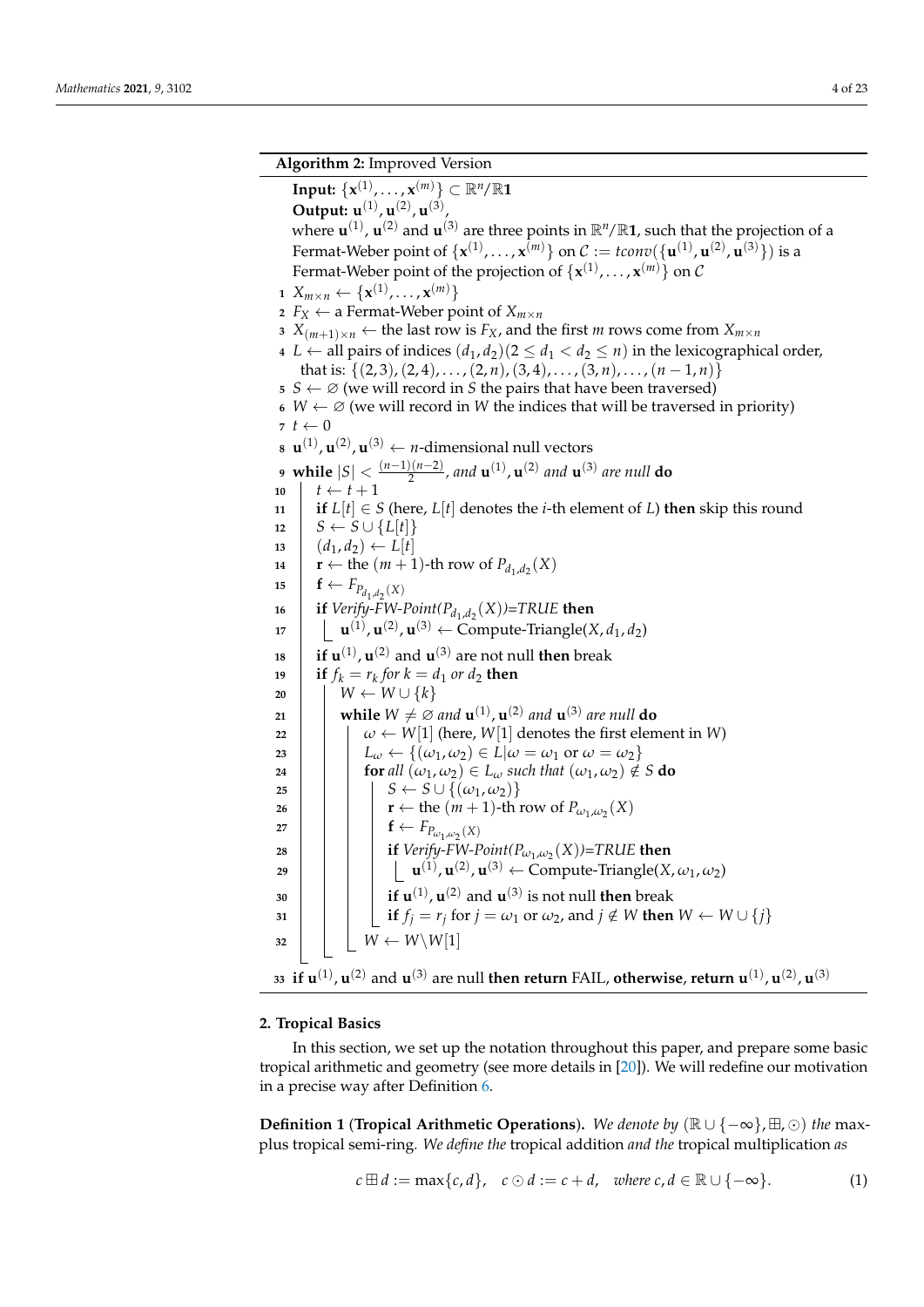**Definition 2** (**Tropical Vector Addition**)**.** *For any scalars c*, *d* ∈ R ∪ {−∞}*, and for any vectors*

$$
\mathbf{u} = (u_1, \dots, u_n), \mathbf{v} = (v_1, \dots, v_n) \in (\mathbb{R} \cup \{-\infty\})^n,
$$
 (2)

*we define the* tropical vector addition *as:*

$$
c \odot \mathbf{u} \boxplus d \odot \mathbf{v} := (\max\{c + u_1, d + v_1\}, \ldots, \max\{c + u_n, d + v_n\}).
$$
 (3)

**Example 1.** *Let*

$$
\mathbf{u} = (2, 1, 3), \quad \mathbf{v} = (2, 2, 2). \tag{4}
$$

*Also we let*  $c = -2$ ,  $d = 1$ . Then we have

 $c \odot$  **u**  $\boxplus$   $d \odot$  **v** = (max{−2 + 2, 1 + 2}, max{−2 + 1, 1 + 2}, max{−2 + 3, 1 + 2}) = (3,3,3). (5)

For any point  $\mathbf{u} \in \mathbb{R}^n$ , we define *the equivalence class*  $[\mathbf{u}] := {\mathbf{u} + c \cdot \mathbf{1} | c \in \mathbb{R}}$ , where  $\mathbf{1} = (1, \ldots, 1)$ . For instance, the vector  $(3, 3, 3)$  is equivalent to  $(0,0,0)$ . In the rest of this paper, we consider the *tropical projective torus*

$$
\mathbb{R}^n/\mathbb{R}\mathbf{1} := \{[\mathbf{u}]|\mathbf{u} \in \mathbb{R}^n\}.
$$
 (6)

For convenience, we simply denote by **u** its equivalence class instead of [**u**], and we assume the first coordinate of every point in  $\mathbb{R}^n/\mathbb{R}$ **1** is 0. Because for any  $\mathbf{u} = (u_1, \dots, u_n) \in \mathbb{R}^n/\mathbb{R}$ **1**, it is equivalent to

$$
\mathbf{u} = (0, u_2 - u_1, \dots, u_n - u_1). \tag{7}
$$

**Definition 3** (**Tropical Distance**)**.** *For any two points*

$$
\mathbf{u} = (u_1, \dots, u_n), \ \mathbf{v} = (v_1, \dots, v_n) \in \mathbb{R}^n / \mathbb{R} \mathbf{1}, \tag{8}
$$

*we define the tropical distance*  $d_{tr}(\mathbf{u}, \mathbf{v})$  *as:* 

$$
d_{tr}(\mathbf{u}, \mathbf{v}) := \max\{|u_i - v_i - u_j + v_j| : 1 \le i < j \le n\} = \max_{1 \le i \le n} \{u_i - v_i\} - \min_{1 \le i \le n} \{u_i - v_i\}.
$$
 (9)

Note that the tropical distance is a metric in  $\mathbb{R}^n/\mathbb{R}$ **1** [\[18\]](#page-21-13) (Page 2030).

**Example 2.** *Let*  $\mathbf{u} = (0, 4, 2)$ ,  $\mathbf{v} = (0, 1, 1) \in \mathbb{R}^3/\mathbb{R}$ 1. The tropical distance between  $\mathbf{u}$ ,  $\mathbf{v}$  *is* 

$$
d_{tr}(\mathbf{u}, \mathbf{v}) = \max\{0, 3, 1\} - \min\{0, 3, 1\} = 3 - 0 = 3. \tag{10}
$$

**Definition 4** (**Tropical Convex Hull).** *Given a finite subset*

$$
X = \{ \mathbf{x}^{(1)}, \dots, \mathbf{x}^{(t)} \} \subset \mathbb{R}^n / \mathbb{R} \mathbf{1},\tag{11}
$$

*we define the* tropical convex hull *as the set of all tropical linear combinations of X:*

$$
tconv(X) := \{c_1 \odot \mathbf{x}^{(1)} \boxplus c_2 \odot \mathbf{x}^{(2)} \boxplus \cdots \boxplus c_t \odot \mathbf{x}^{(t)} | c_1, \ldots, c_t \in \mathbb{R} \}.
$$
 (12)

*If*  $|X| = 3$ , *then the tropical convex hull of X is called a tropical triangle.* 

**Example 3.** *Consider a set X* = {**} ⊂**  $\mathbb{R}^3/\mathbb{R}$ **<b>1***, where* 

$$
\mathbf{x}^{(1)} = (0,0,0), \ \mathbf{x}^{(2)} = (0,4,2), \ \mathbf{x}^{(3)} = (0,2,4). \tag{13}
$$

*The tropical convex hull tconv*(*X*) *is shown in Figure [1.](#page-5-1)*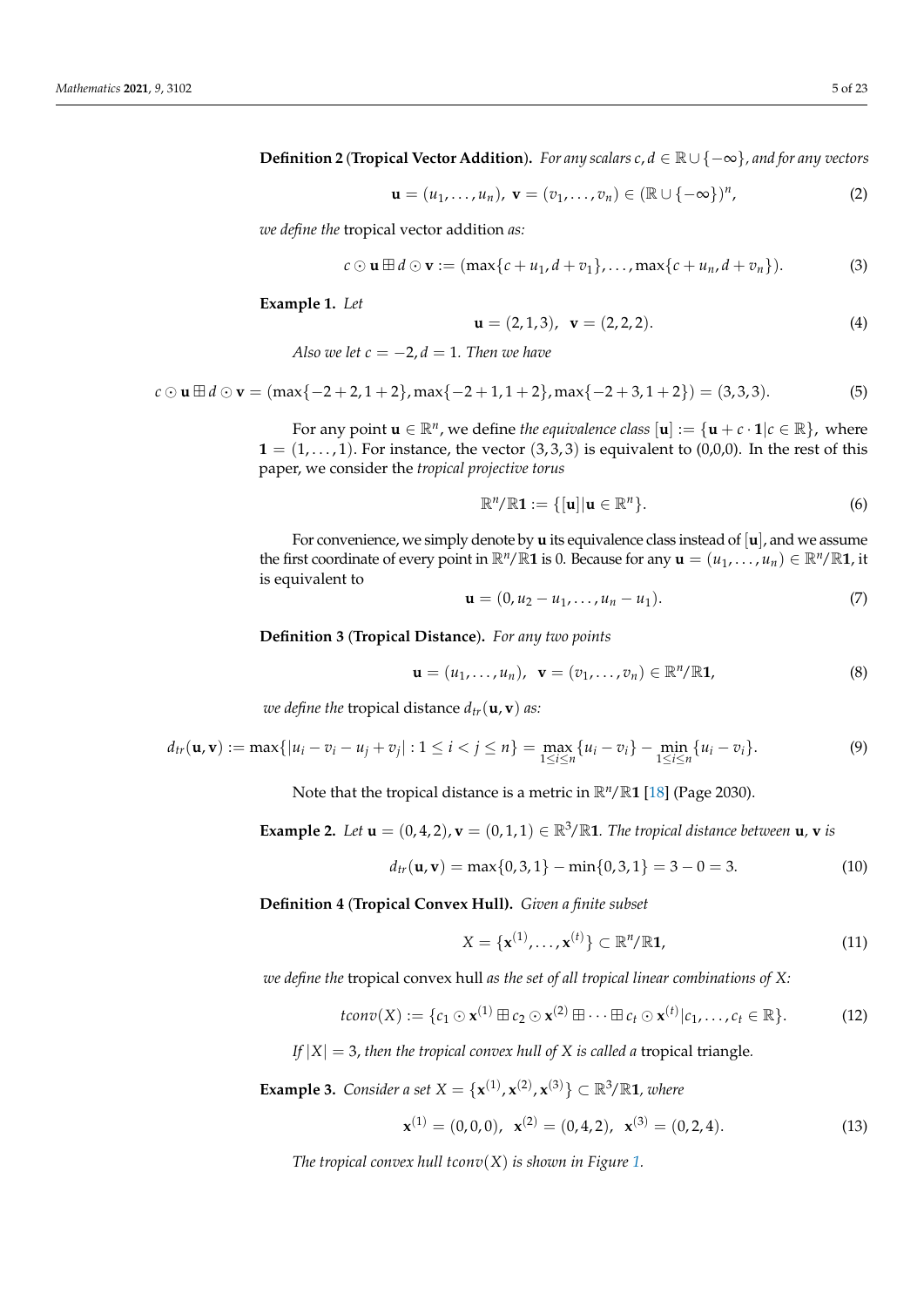<span id="page-5-1"></span>

**Figure 1.** Blue region is the tropical convex hull of the set of red points. **Notes:** R3/R**1** *is isomorphic to* R2 *[\[25\]](#page-22-4) (i.e., every point in* R3/R**<sup>1</sup>** *can be presented as* (0, *<sup>x</sup>*2, *<sup>x</sup>*3)*), so the points in this figure are drawn on the x*<sub>2</sub>*x*<sub>3</sub>-plane.

<span id="page-5-6"></span>**Definition 5** (**Tropical Fermat-Weber Points**)**.** *Suppose we have*

$$
X = \{ \mathbf{x}^{(1)}, \dots, \mathbf{x}^{(t)} \} \subset \mathbb{R}^n / \mathbb{R} \mathbf{1}.
$$
 (14)

*We define the set of* tropical Fermat-Weber points *of X as*

$$
\underset{\mathbf{y} \in \mathbb{R}^n/\mathbb{R}^1}{\operatorname{argmin}} \sum_{i=1}^t d_{tr}(\mathbf{y}, \mathbf{x}^{(i)}).
$$
\n(15)

*The Fermat-Weber point of X is denoted by FX.*

<span id="page-5-4"></span>**Proposition 1** ([\[18\]](#page-21-13), Proposition 25). *Given*  $X = \{x^{(1)}, \ldots, x^{(t)}\} \subset \mathbb{R}^n / \mathbb{R}$ 1, the set of tropical *Fermat-Weber points of X in* R*n*/R**1** *is a convex polytope in* R*n*−<sup>1</sup> *. It consists of all optimal solutions*  $\mathbf{y} = (y_1, \dots, y_n)$  *to the linear programming problem:* 

$$
\text{minimize } \sum_{i=1}^{t} \gamma_i,
$$
\n
$$
\text{subject to } \gamma_i \ge y_k - x_k^{(i)} - y_\ell + x_\ell^{(i)},
$$
\n
$$
\gamma_i \ge - (y_k - x_k^{(i)} - y_\ell + x_\ell^{(i)}),
$$
\n
$$
\text{for all } 1 \le k < \ell \le n, \text{ and for all } i \in \{1, 2, \dots, t\}.
$$
\n
$$
(16)
$$

<span id="page-5-3"></span><span id="page-5-0"></span>**Definition 6** (**Tropical Projection**)**.** *Let*

$$
U = \{ \mathbf{u}^{(1)} = (u_1^{(1)}, \dots, u_n^{(1)}), \dots, \mathbf{u}^{(t)} = (u_1^{(t)}, \dots, u_n^{(t)}) \} \subset \mathbb{R}^n / \mathbb{R} \mathbf{1}.
$$
 (17)

*Also let*  $C = \text{tconv}(U)$ *. For any point*  $\mathbf{x} = (x_1, \dots, x_n) \in \mathbb{R}^n / \mathbb{R}$ **1***, we define the* projection of **x** *on* C *as:*

<span id="page-5-5"></span>
$$
\delta_{\mathcal{C}}(\mathbf{x}) := \lambda_1 \odot \mathbf{u}^{(1)} \boxplus \lambda_2 \odot \mathbf{u}^{(2)} \boxplus \cdots \boxplus \lambda_t \odot \mathbf{u}^{(t)},
$$
\n(18)

*where*  $\lambda_i := \min\{x_1 - u_1^{(i)}\}$  $\{1, \ldots, x_n - u_n^{(i)}\}$  for all  $i \in \{1, \ldots, t\}$  [\[23\]](#page-22-2) (Formula 3.3).

Now we are prepared to repeat the main question in a precise way: for a given data set  $X$ , how to find a tropical triangle  $C$  such that the following equality holds

<span id="page-5-2"></span>
$$
\delta_{\mathcal{C}}(F_X) = F_{\{\delta_{\mathcal{C}}(\mathbf{x}^{(1)}),\ldots,\delta_{\mathcal{C}}(\mathbf{x}^{(t)})\}}.
$$
\n(19)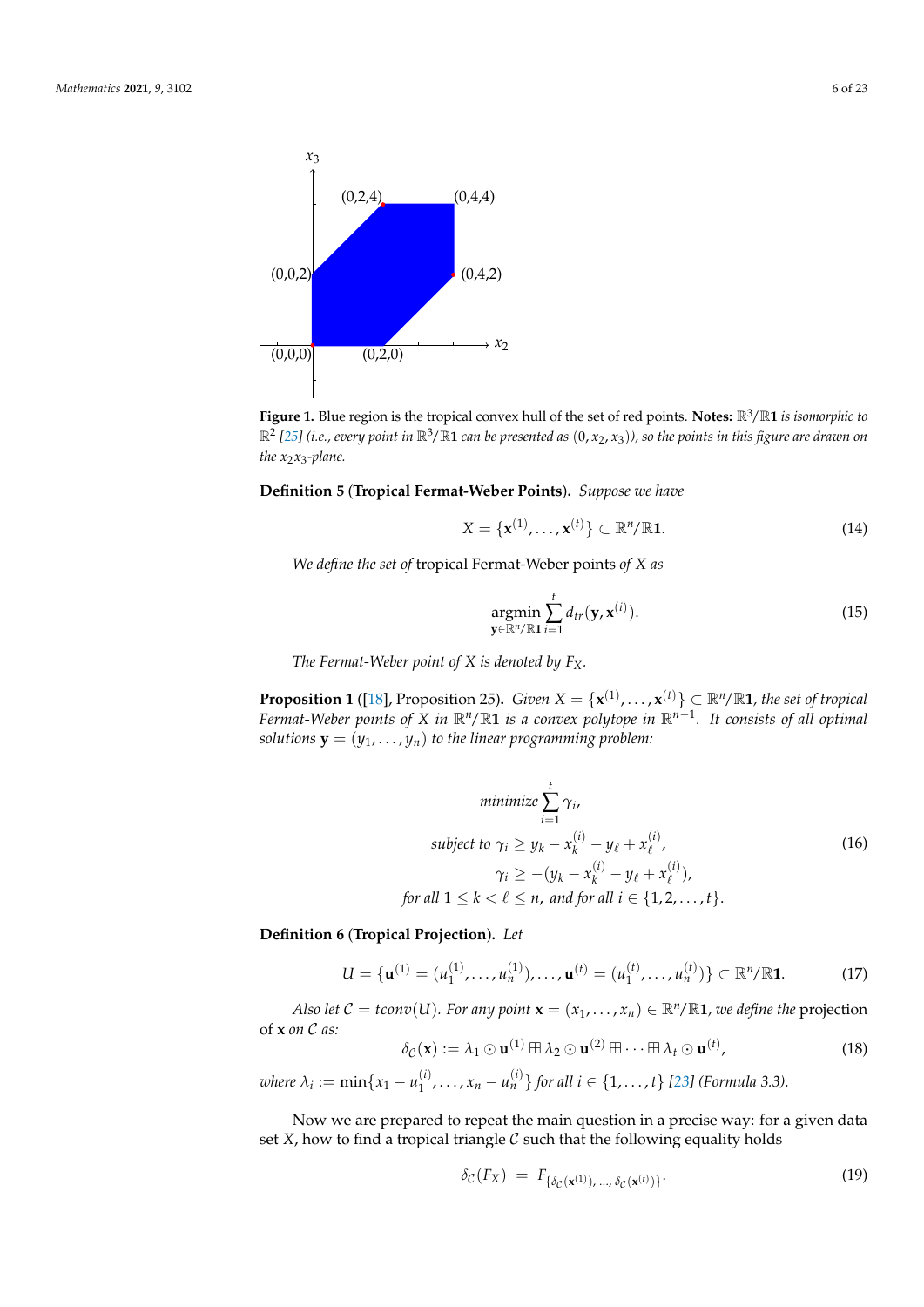The above question is motivated by the fact that the equality [\(19\)](#page-5-2) does not hold for any tropical triangle  $C$  (see Example [4\)](#page-6-0). It is remarkable that the Fermat-Weber point might not be unique. The following Proposition [2](#page-6-1) indicates that for some special data sets, the Fermat-Weber point is unique. But even for these special sets, the equality [\(19\)](#page-5-2) still does not hold for any tropical triangle (see Example [5\)](#page-7-0). In the rest of this paper, we will develop algorithms for automatically searching tropical triangles such that the equality [\(19\)](#page-5-2) holds.

<span id="page-6-1"></span>**Proposition 2** ([\[24\]](#page-22-3), Lemma 8). Let  $X = \{x^{(1)}, ..., x^{(m)}\} \subset \mathbb{R}^n/\mathbb{R}$ 1. Suppose  $F_X$  is a Fermat-Weber point of X. Then  $\{F_X, \mathbf{x}^{(1)}, \ldots, \mathbf{x}^{(m)}\}$  has exactly one Fermat-Weber point, which is  $F_X$ .

#### *Examples*

<span id="page-6-0"></span>**Example 4.** *This example shows that, for a given data set*  $X \subset \mathbb{R}^3/\mathbb{R}$ **1** *and a given two-point tropical polytope* C*, the projection of a Fermat-Weber point of X on* C *is not necessarily a Fermat-Weber point of the projection of X on* C*.*

*Suppose we have X* = {(0, 1, 5), (0, 2, 4), (0, 3, 1), (0, 4, 3)} ⊂  $\mathbb{R}^3/\mathbb{R}$ 1. *By solving the linear programming* [\(16\)](#page-5-3) *in Proposition [1](#page-5-4) (e.g., using* lpSolve *in* R*), we obtain that,* (0, 3, 3) *is a Fermat-Weber point of X. Let*  $C = \text{tconv}(\{(0, 0, 2), (0, \frac{33}{10}, 2)\})$ . *Then the projection of X on C is*  $P = \{(0, 1, 2), (0, 2, 2), (0, \frac{33}{10}, 2)\}.$ 

*We remark that, in P,*  $(0, 1, 2)$  *is the projection of*  $(0, 1, 5)$ *,*  $(0, 2, 2)$  *is the projection of*  $(0, 2, 4)$ *, and*  $(0, \frac{33}{10}, 2)$  *is the projection of both*  $(0, 3, 1)$  *and*  $(0, 4, 3)$  *on* C.

*Note that* (0, 2, 2) *is the unique Fermat-Weber point of P, while the projection of a Fermat-Weber point* (0, 3, 3) *of X is* (0, 3, 2)*. So we can see that the projection of a Fermat-Weber point of X on* C *is not a Fermat-Weber point of the projection. In Figure [2,](#page-6-2) the red points are the points in X. The green point is a Fermat-Weber point of X. The blue line segment is the tropical convex hull* C generated by  $(0,0,2)$  and  $(0,\frac{33}{10},2)$ . The blue points are the projection P of X. And the biggest *blue one* (0, 2, 2) *is the Fermat-Weber point of P. The black point* (0, 3, 2) *is the projection of the green point.*

<span id="page-6-2"></span>

**Figure 2.** The projection of a Fermat-Weber point of a given data set *X* on a tropical polytope C is not necessarily a Fermat-Weber point of the projection of *X* on C. **Notes:** (i) *The red points are the points in X. The green point is a Fermat-Weber point of X.* (ii) *The blue line segment is the tropical convex hull* C *generated by* (0, 0, 2) *and* (0, <sup>33</sup> <sup>10</sup> , 2)*.* (iii) *The blue points are the projection P of X. And the biggest blue one* (0, 2, 2) *is the Fermat-Weber point of P. The black point* (0, 3, 2) *is the projection of the green point.*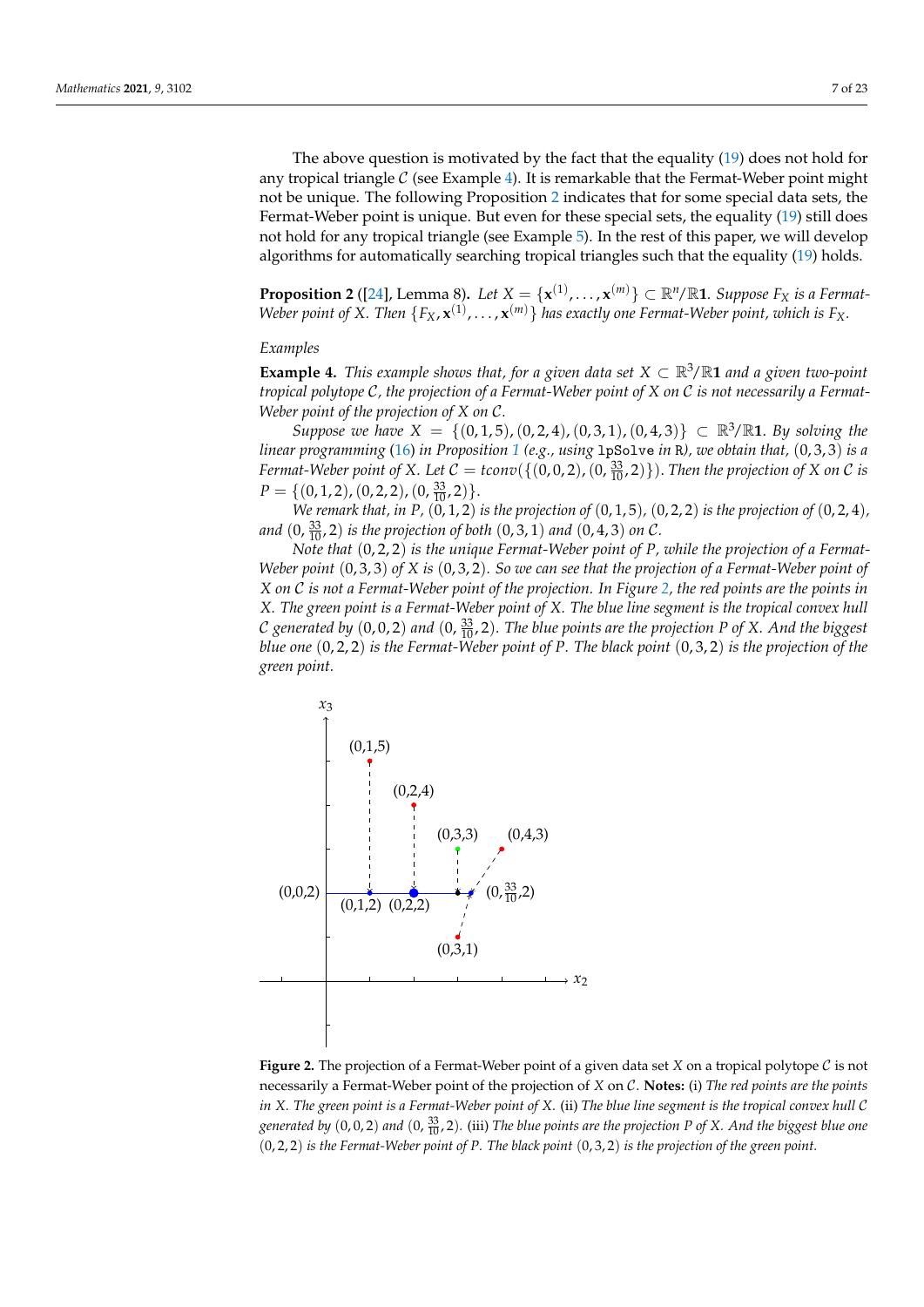<span id="page-7-0"></span>**Example 5.** *This example shows that, in*  $\mathbb{R}^n/\mathbb{R}$ **1***, if a set*  $\tilde{X}$  *is the union of*  $X$  *and a Fermat-Weber point*  $F_X$  *of*  $X$ *, then it is not guaranteed that the projection of the Fermat-Weber point*  $F_X$  *of*  $\tilde{X}$  *is a Fermat-Weber point of the projection of*  $\widetilde{X}$ *. Besides, whether the projection of the Fermat-Weber point*  $F_X$  *of*  $\widetilde{X}$  *is a Fermat-Weber point of the projection of*  $\widetilde{X}$  *depends on the choice of the tropical convex hull* C*.*

*Suppose we have*

$$
X = \{(0,1,5), (0,2,4), (0,3,1), (0,4,3)\} \subset \mathbb{R}^3/\mathbb{R} \mathbf{1}.
$$
 (20)

*By solving the linear programming* [\(16\)](#page-5-3) *in Proposition [1,](#page-5-4) we obtain that,* (0, 3, 3) *is a Fermat-Weber point of X. Then*

$$
\widetilde{X} = X \cup \{F_X\} = \{(0, 1, 5), (0, 2, 4), (0, 3, 1), (0, 4, 3), (0, 3, 3)\}.
$$
 (21)

Let  $C_1 = \text{tconv}(\{(0, 0, 2), (0, \frac{5}{2}, 2)\})$ ,  $C_2 = \text{tconv}(\{(0, 0, 2), (0, 4, 2)\})$ .  $P_1$  and  $P_2$  are the *projection of*  $\widetilde{X}$  *on*  $C_1$  *and*  $C_2$  *respectively, where* 

$$
P_1 = \{ (0, 1, 2), (0, 2, 2), (0, \frac{5}{2}, 2) \}, \quad P_2 = \{ (0, 1, 2), (0, 2, 2), (0, 3, 2), (0, 4, 2) \}. \tag{22}
$$

*We remark that, in*  $P_1$ *,* (0, 1, 2) *is the projection of* (0, 1, 5)*,* (0, 2, 2) *is the projection of* (0, 2, 4)*, and* (0, <sup>5</sup> 2 , 2) *is the projection of* (0, 3, 1)*,* (0, 4, 3) *and* (0, 3, 3) *on* C1*. And in P*2*,* (0, 1, 2) *is the projection of* (0, 1, 5)*,* (0, 2, 2) *is the projection of* (0, 2, 4)*,* (0, 3, 2) *is the projection of* (0, 3, 3)*, and*  $(0, 4, 2)$  *is the projection of*  $(0, 3, 1)$  *and*  $(0, 4, 3)$  *on*  $C_2$ *.* 

*Note that* (0, 2, 2) *is the unique Fermat-Weber point of P*1*, while the projection of the Fermat-Weber point*  $(0, 3, 3)$  *of*  $\widetilde{X}$  *on*  $C_1$  *is*  $(0, \frac{5}{2}, 2)$ *. So we can see that the projection of the Fermat-Weber point of*  $\widetilde{X}$  *on*  $C_1$  *is not a Fermat-Weber point of the projection. On the other hand, the projection of the Fermat-Weber point* (0, 3, 3) *on* C<sup>2</sup> *is* (0, 3, 2)*, which is exactly a Fermat-Weber point of the projection. In the panel (a) of Figure* [3,](#page-8-1) the points in  $\tilde{X}$  are red. The projection points of  $\tilde{X}$  are blue. The blue line segment is the tropical convex hull generated by  $(0,0,2)$  and  $(0,\frac{5}{2},2)$ . The blue points are the projection  $P_1$  of  $\widetilde{X}$ *. Note that*  $(0, \frac{5}{2}, 2)$  is the projection of the Fermat-Weber point  $(0, 3, 3)$ *of <sup>X</sup>*e*, and* (0, 2, 2) *is the unique Fermat-Weber point of <sup>P</sup>*1*. In the panel (b) of Figure [3,](#page-8-1) the points in*  $\bar{X}$  *are red. The projection points of*  $\bar{X}$  *are blue. The blue line segment is the tropical convex hull generated by*  $(0, 0, 2)$  *and*  $(0, 4, 2)$ *. The blue points are the projection*  $P_2$  *of*  $\tilde{X}$ *. Note that*  $(0, 3, 2)$  *is the projection of the Fermat-Weber point*  $(0, 3, 3)$  *of*  $\tilde{X}$ *, which is a Fermat-Weber point of*  $P_2$ *.*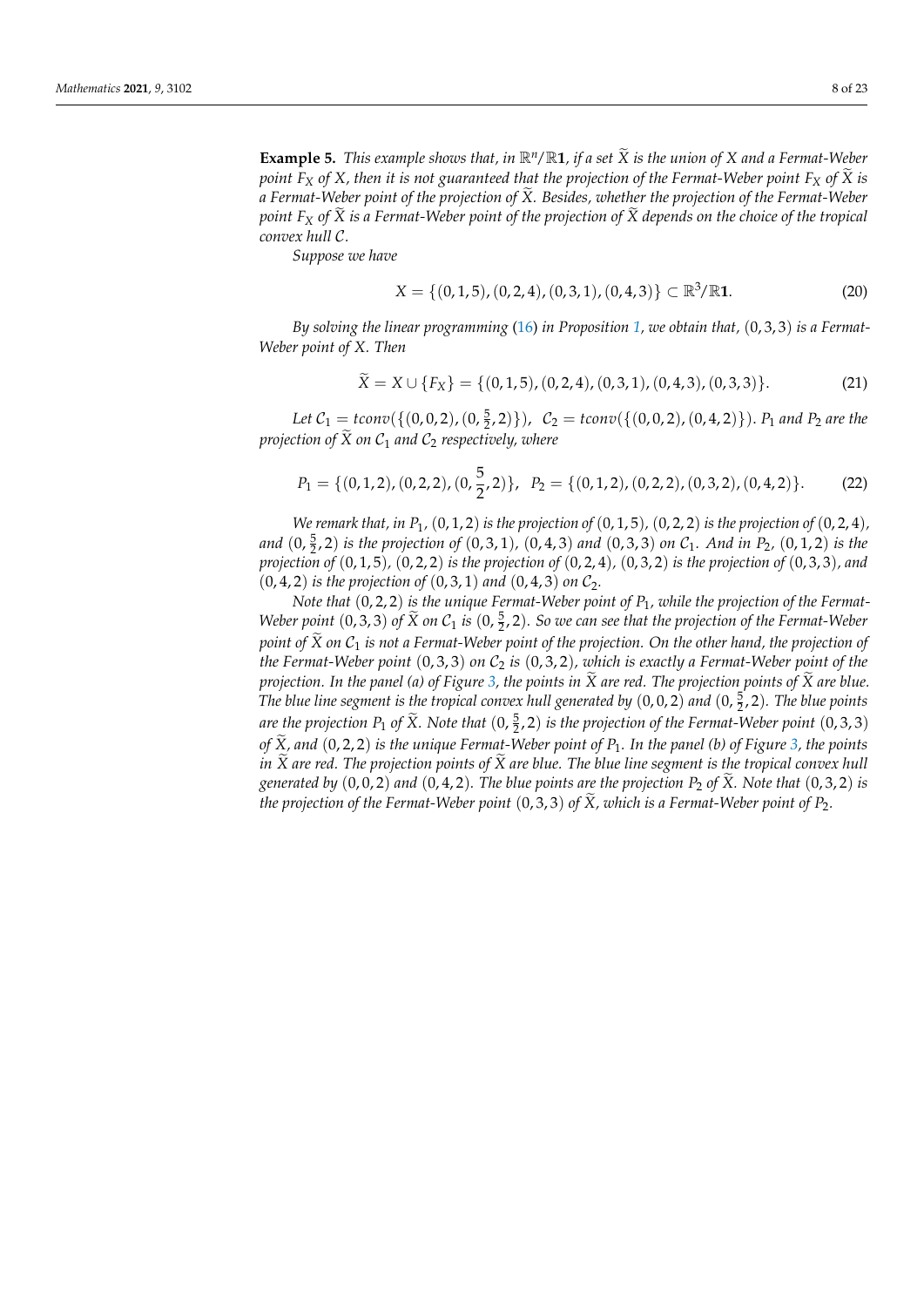<span id="page-8-1"></span>

**Figure 3.** Wether the projection of a Fermat-Weber point of a given data set *X* on a tropical polytope C is the Fermat-Weber point of the projection of *X* on C depends on the choice of the tropical polytope. **Notes:** (a): (i) The points in  $\widetilde{X}$  are red. The projection points of  $\widetilde{X}$  are blue. (ii) The blue line segment is the *tropical convex hull generated by*  $(0,0,2)$  *and*  $(0,\frac{5}{2},2)$ . (iii) *The blue points are the projection*  $P_1$  *of*  $\widetilde{X}$ *. Note that*  $(0, \frac{5}{2}, 2)$  *is the projection of the Fermat-Weber point*  $(0, 3, 3)$  *of*  $\widetilde{X}$ *, and*  $(0, 2, 2)$  *is the unique Fermat-Weber point of P*<sup>1</sup> *.* (**b**): (i) *The points in <sup>X</sup>*<sup>e</sup> *are red. The projection points of <sup>X</sup>*<sup>e</sup> *are blue.* (ii) *The blue line segment is the tropical convex hull generated by*  $(0, 0, 2)$  *and*  $(0, 4, 2)$ *.* (iii) *The blue points are the projection*  $P_2$  *of*  $\widetilde{X}$ *. Note that*  $(0, 3, 2)$  *is the projection of the Fermat-Weber point*  $(0, 3, 3)$  *of*  $\tilde{X}$ *, which is a Fermat-Weber point of P*2*.*

# <span id="page-8-0"></span>**3. Theorems**

In this section, we introduce Theorems [1](#page-10-0) and [2](#page-10-1) for proving the correctness of the algorithms developed in the next section.

<span id="page-8-2"></span>**Lemma 1.** *Suppose we have a data set*

$$
X = \{ \mathbf{x}^{(1)} = (x_1^{(1)}, x_2^{(1)}, \dots, x_n^{(1)}), \dots, \mathbf{x}^{(m)} = (x_1^{(m)}, x_2^{(m)}, \dots, x_n^{(m)}) \} \subset \mathbb{R}^n / \mathbb{R} \mathbf{1}.
$$
 (23)

*Let t be a number which is no more than*

<span id="page-8-6"></span><span id="page-8-5"></span><span id="page-8-4"></span><span id="page-8-3"></span>
$$
\min_{1 \le k \le m} \min_{1 \le \ell \le n} \{x_{\ell}^{(k)}\}.
$$
\n(24)

*For any two fixed integers*  $d_1$  *and*  $d_2$  $(2 \le d_1 < d_2 \le n)$ *, we define three points*  $\mathbf{u}^{(1)}$ ,  $\mathbf{u}^{(2)}$ ,  $\mathbf{u}^{(3)} \in \mathbb{R}^n / \mathbb{R}$ 1 *as follows.* 

for 
$$
k = 1, 2, 3,
$$
  $u_1^{(k)} := 0,$  (25)

$$
u_{d_1}^{(1)} := \min_{1 \le k \le m} \{x_{d_1}^{(k)}\} - 1, \qquad u_{d_2}^{(1)} := \min_{1 \le k \le m} \{x_{d_2}^{(k)}\} - 1, \qquad (26)
$$

$$
u_{d_1}^{(2)} := \min_{1 \le k \le m} \{x_{d_1}^{(k)}\} + 1, \qquad u_{d_2}^{(2)} := \max_{1 \le k \le m} \{x_{d_2}^{(k)}\} + 1, \qquad (27)
$$

$$
u_{d_1}^{(3)} := \max_{1 \le k \le m} \{x_{d_1}^{(k)}\} + 1, \qquad u_{d_2}^{(3)} := \min_{1 \le k \le m} \{x_{d_2}^{(k)}\} + 1, \qquad (28)
$$

for 
$$
k = 1, 2, 3
$$
, and for all  $\ell \neq 1, d_1, d_2$ ,  $u_{\ell}^{(k)} := t$ . (29)

Let  $\mathcal{C} = \text{tconv}(\{\mathbf{u}^{(1)}, \mathbf{u}^{(2)}, \mathbf{u}^{(3)}\})$ . Then, the projection of X on  $\mathcal C$  is

$$
\delta_{\mathcal{C}}(\mathbf{x}^{(k)}) = (0, t, \dots, t, x_{d_1}^{(k)}, t, \dots, t, x_{d_2}^{(k)}, t, \dots, t), \text{ for all } k \in \{1, 2, \dots, m\},\tag{30}
$$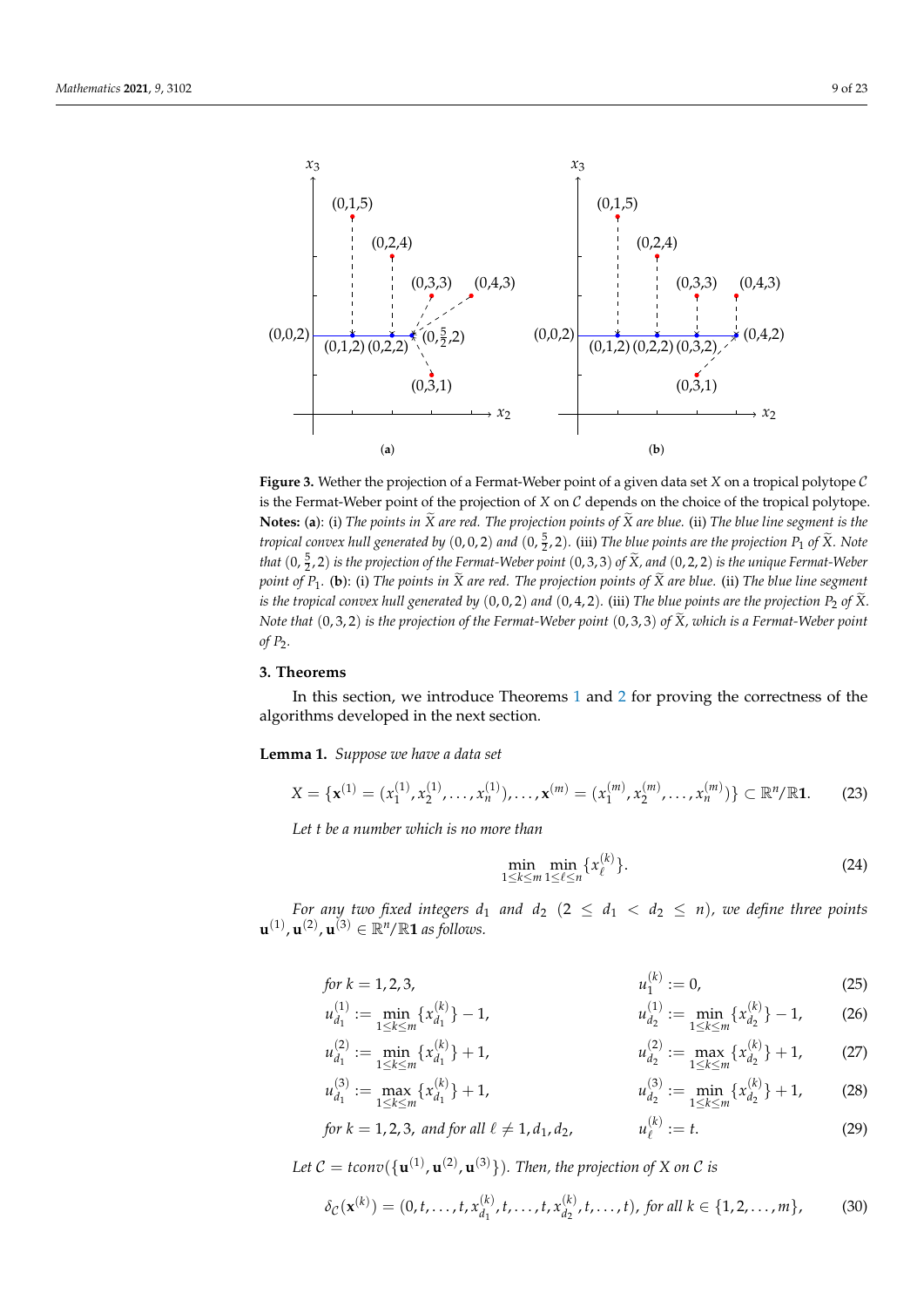*where*  $x_{d_1}^{(k)}$  *and*  $x_{d_2}^{(k)}$  *are respectively located at the d<sub>1</sub>-th and d<sub>2</sub>-th coordinates of*  $\delta_{\mathcal{C}}(\mathbf{x}^{(k)}).$ 

**Proof.** Recall that we assume the first coordinate of every point in  $\mathbb{R}^n/\mathbb{R}$ **1** is 0. For any

$$
\mathbf{x}^{(i)} = (x_1^{(i)}, x_2^{(i)}, \dots, x_n^{(i)}) \in X,\tag{31}
$$

by Definition [6,](#page-5-0) we have that  $\lambda_i$  in [\(18\)](#page-5-5) should be:

$$
\lambda_1 = 0, \ \ \lambda_2 = x_{d_2}^{(i)} - \max_{1 \le k \le m} \{ x_{d_2}^{(k)} \} - 1, \ \ \lambda_3 = x_{d_1}^{(i)} - \max_{1 \le k \le m} \{ x_{d_1}^{(k)} \} - 1. \tag{32}
$$

Then the conclusion follows from [\(18\)](#page-5-5).  $\Box$ 

Suppose *X* is the data set stated in Lemma [1.](#page-8-2) For  $\mathbf{u}^{(1)}$ ,  $\mathbf{u}^{(2)}$  and  $\mathbf{u}^{(3)}$  in Lemma [1,](#page-8-2) let  $\mathcal{C} = \textit{tconv}(\{\mathbf{u}^{(1)}, \mathbf{u}^{(2)}, \mathbf{u}^{(3)}\})$ , we have the following remarks: the equalities [\(26\)](#page-8-3)–[\(28\)](#page-8-4) make sure that the tropical triangle C is big enough; the equalities [\(25\)](#page-8-5) and [\(29\)](#page-8-6) make sure that C parallels with a coordinate plane; the equality  $(29)$  makes sure that  $C$  is located under all points in *X*. Lemma [1](#page-8-2) shows that we can project *X* vertically onto  $C$  (see Example [6](#page-9-0) and Figure [4\)](#page-9-1).

<span id="page-9-1"></span>

**Figure 4.** How data points (red) project onto the tropical triangle (green) in Lemma [1.](#page-8-2) Notes:  $\mathbb{R}^4/\mathbb{R}$ 1 *is isomorphic to* R<sup>3</sup> *[\[25\]](#page-22-4) (i.e., every point in* R4/R**<sup>1</sup>** *can be presented as* (0, *<sup>x</sup>*2, *<sup>x</sup>*3, *<sup>x</sup>*4)*), so this figure is drawn on the x*2*x*3*x*<sup>4</sup> *-plane.*

<span id="page-9-0"></span>**Example 6.** *Suppose we have*

$$
X = \{(0, 2, 3, 1), (0, 1, 4, 1), (0, 3, 3, 2), (0, 3, 5, 3), (0, 2, 2, 3)\} \subset \mathbb{R}^4/\mathbb{R}^4.
$$
 (33)

Let  $t = 1$ . Fix  $d_1 = 2$ , and  $d_2 = 4$ . By [\(25\)](#page-8-5)–[\(29\)](#page-8-6), we can define three points  $\mathbf{u}^{(1)}$ ,  $\mathbf{u}^{(2)}$ , and  $\mathbf{u}^{(3)}$ 

*as:*

$$
\mathbf{u}^{(1)} = (0,0,1,0), \ \mathbf{u}^{(2)} = (0,2,1,4), \ \mathbf{u}^{(3)} = (0,4,1,2). \tag{34}
$$

Let  $\mathcal{C} = t$ conv $(\{\mathbf{u}^{(1)}, \mathbf{u}^{(2)}, \mathbf{u}^{(3)}\})$  (see the green region in Figure [4\)](#page-9-1). Then, by Lemma [1,](#page-8-2) the *projection points of X on* C *are shown in Figure [4](#page-9-1) (see the blue points).*

**Definition 7** (**Data Matrix**)**.** *We define any matrix X with n columns as a* data matrix*, where each row of X is regarded as a point in*  $\mathbb{R}^n/\mathbb{R}$ 1*.* 

Below we denote by  $X_{m \times n}$  the data matrix *X* with size  $m \times n$ .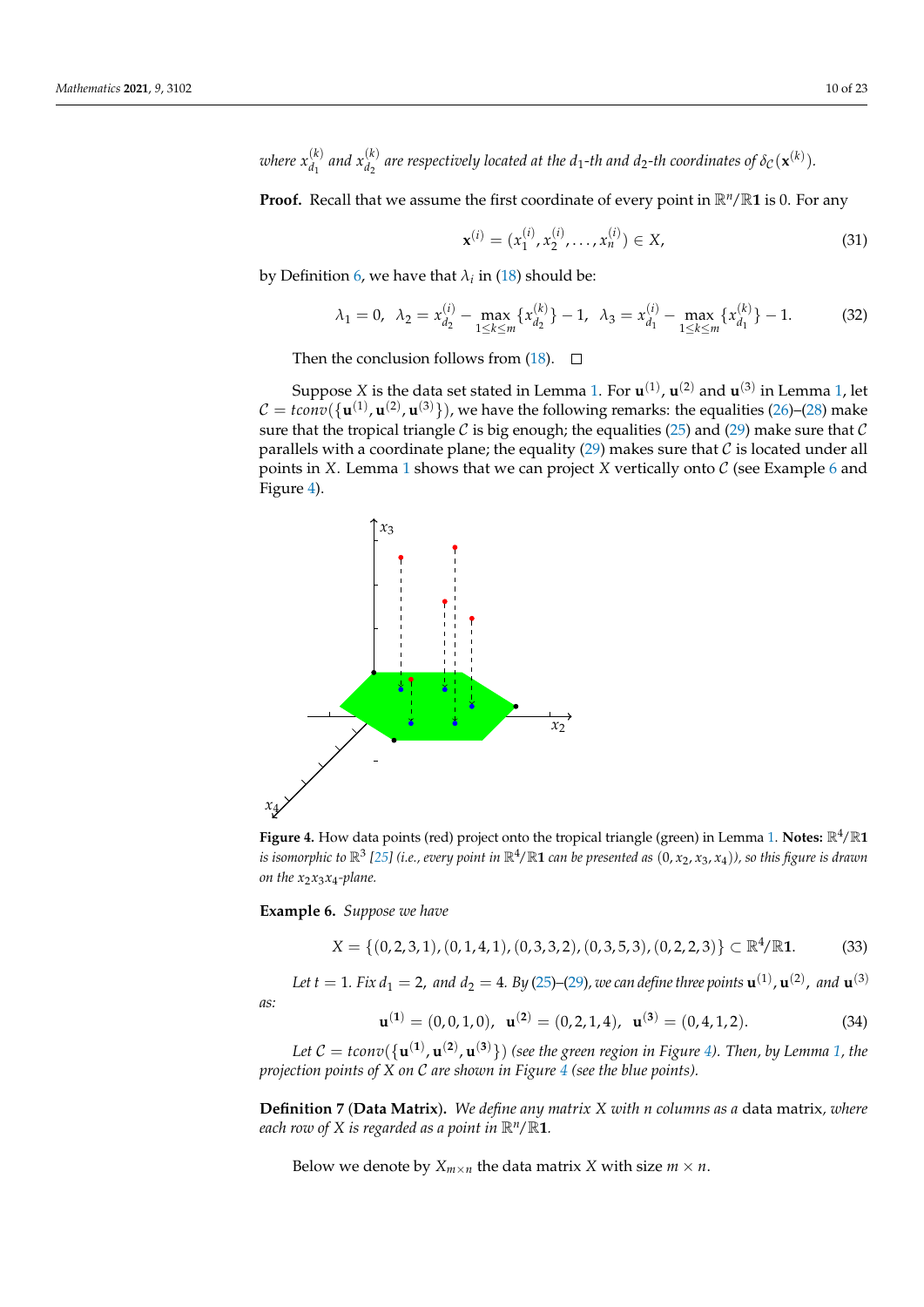**Definition 8** (**Fermat-Weber Points of a Data Matrix**)**.** *For a given data matrix Xm*×*n, suppose the i-th row of X is*  $\mathbf{x}^{(i)}$  ( $i \in \{1, \ldots, m\}$ ). We define the Fermat-Weber point of *X as the Fermat*-*Weber point of*  $\{x^{(1)},...,x^{(m)}\}$ . We still denote by  $F_X$  the Fermat-Weber point of X.

<span id="page-10-2"></span>**Definition 9** (**Projection Matrix**). For a given data matrix  $X_{m \times n}$ , and for any two fixed integers *d*<sub>1</sub> *and d*<sub>2</sub> (2  $\le$  *d*<sub>1</sub>  $<$  *d*<sub>2</sub>  $\le$  *n*)*, we define the <code>projection matrix <i>of X* (*denoted by*  $P_{d_1,d_2}(X)$ *) as a*</code> *matrix with size*  $m \times n$ *, such that for all*  $k \in \{1, ..., m\}$ *, the k-th row of*  $P_{d_1, d_2}(X)$  *is* 

$$
(0, t, \dots, t, x_{d_1}^{(k)}, t, \dots, t, x_{d_2}^{(k)}, t, \dots, t),
$$
\n(35)

*where*

- $x_{d_1}^{(k)}$  $\binom{k}{d_1}$  and  $x_{d_2}^{(k)}$  $\frac{d^{(k)}}{d_2}$  are respectively the  $(k, d_1)$ -entry and the  $(k, d_2)$ -entry of X, and are respectively located at the  $(k, d_1)$ -entry and the  $(k, d_2)$ -entry of of  $P_{d_1, d_2}(X)$ .
- *t is a fixed number, such that*  $t = \min_{1 \le k \le m} \min_{1 \le \ell \le n} \{ (k, \ell)$ *<i>-entry of*  $X \}$ *.*

Note that the projection matrix  $P_{d_1,d_2}(X)$  is still a data matrix.

Recall the Proposition [2](#page-6-1) tells that, if  $F_X$  is a Fermat-Weber point of  $X = \{ \mathbf{x}^{(1)}, \dots, \mathbf{x}^{(m)} \}$  $\subset \mathbb{R}^n/\mathbb{R}$ 1, then  $F_X$  is the unique Fermat-Weber point of  $\{F_X, \hat{\mathbf{x}}^{(1)}, \dots, \mathbf{x}^{(m)}\}$ .

<span id="page-10-0"></span>**Theorem 1.** *Suppose we have a data matrix*  $X_{(m+1)\times n}$ , where the last row of X is a Fermat-Weber *point of the matrix made by the first m rows of X. We fix two integers*  $d_1$  *and*  $d_2$  (2  $\leq d_1 < d_2 \leq n$ ). Let **r** be the last row of  $P_{d_1,d_2}(X)$ .

*If* **r** *is a Fermat-Weber point of*  $P_{d_1, d_2}(X)$ *, and*  $\mathbf{u}^{(1)}$ *,*  $\mathbf{u}^{(2)}$  *and*  $\mathbf{u}^{(3)}$  *are defined by [\(25\)](#page-8-5)–[\(29\)](#page-8-6), then the projection of the Fermat-Weber point of X on tconv*({**u** (1) , **u** (2) , **u** (3)}) *is a Fermat-Weber* point of the projection of X on tconv $(\{\mathbf{u}^{(1)}, \mathbf{u}^{(2)}, \mathbf{u}^{(3)}\})$ .

**Proof.** By Lemma [1](#page-8-2) and Definition [9](#page-10-2) we know that, the projection of *X* on

$$
\mathcal{C} := \text{tconv}\big(\{\mathbf{u}^{(1)}, \mathbf{u}^{(2)}, \mathbf{u}^{(3)}\}\big) \tag{36}
$$

is  $P_{d_1,d_2}(X)$ . Note that the last row of *X* is the unique Fermat-Weber point of *X*. Also note that **r** is the projection of the last row of *X*. Then by the assumption that **r** is a Fermat-Weber point of  $P_{d_1,d_2}(X)$  we know that, the projection of the Fermat-Weber point of *X* on *C* is a Fermat-Weber point of the projection of *X* on  $\mathcal{C}$ .  $\Box$ 

<span id="page-10-1"></span>**Theorem 2.** *Suppose we have a data matrix*  $X_{m \times n}$ *. We fix two integers*  $d_1$  *and*  $d_2$  (2  $\leq d_1$  <  $d_2 \leq n$ ). Let **r** be a point

$$
(0, t, \dots, t, r_{d_1}, t, \dots, t, r_{d_2}, t, \dots, t),
$$
\n(37)

 $a$  *vhere*  $r_{d_1}$  *and*  $r_{d_2}$  *are undetermined numbers, and*  $t$  *is the smallest entry of*  $X$ *. Let*  $\bf{f}$  *be a Fermat-*Weber point of  $P_{d_1,d_2}(X)$ . If  $r_{d_1} = f_{d_1}$ , and  $r_{d_2} = f_{d_2}$ , then **r** is a Fermat-Weber point of  $P_{d_1,d_2}(X)$ .

**Proof.** By Definition [9,](#page-10-2) the *i*-th row of  $P_{d_1,d_2}(X)$  has the form

$$
\mathbf{p}^{(i)} := (0, t, \dots, t, x_{d_1}^{(i)}, t, \dots, t, x_{d_2}^{(i)}, t, \dots, t), \text{ for all } i \in \{1, \dots, m\}. \tag{38}
$$

Assume that  $\mathbf{f} = (0, f_2, \dots, f_n)$  is a Fermat-Weber point of  $P_{d_1, d_2}(X)$ . Suppose there exists *k* ∈ *S* := {1, . . . , *n*} \{1, *d*<sub>1</sub>, *d*<sub>2</sub>}, such that *f*<sub>*k*</sub> ≠ *t*. For any *i* ∈ {1, . . . , *m*}, let

$$
A_i = \min\{0, f_{d_1} - x_{d_1}^{(i)}, f_{d_2} - x_{d_2}^{(i)}\},\tag{39}
$$

$$
B_i = \max\{0, f_{d_1} - x_{d_1}^{(i)}, f_{d_2} - x_{d_2}^{(i)}\}.
$$
\n(40)

Then we have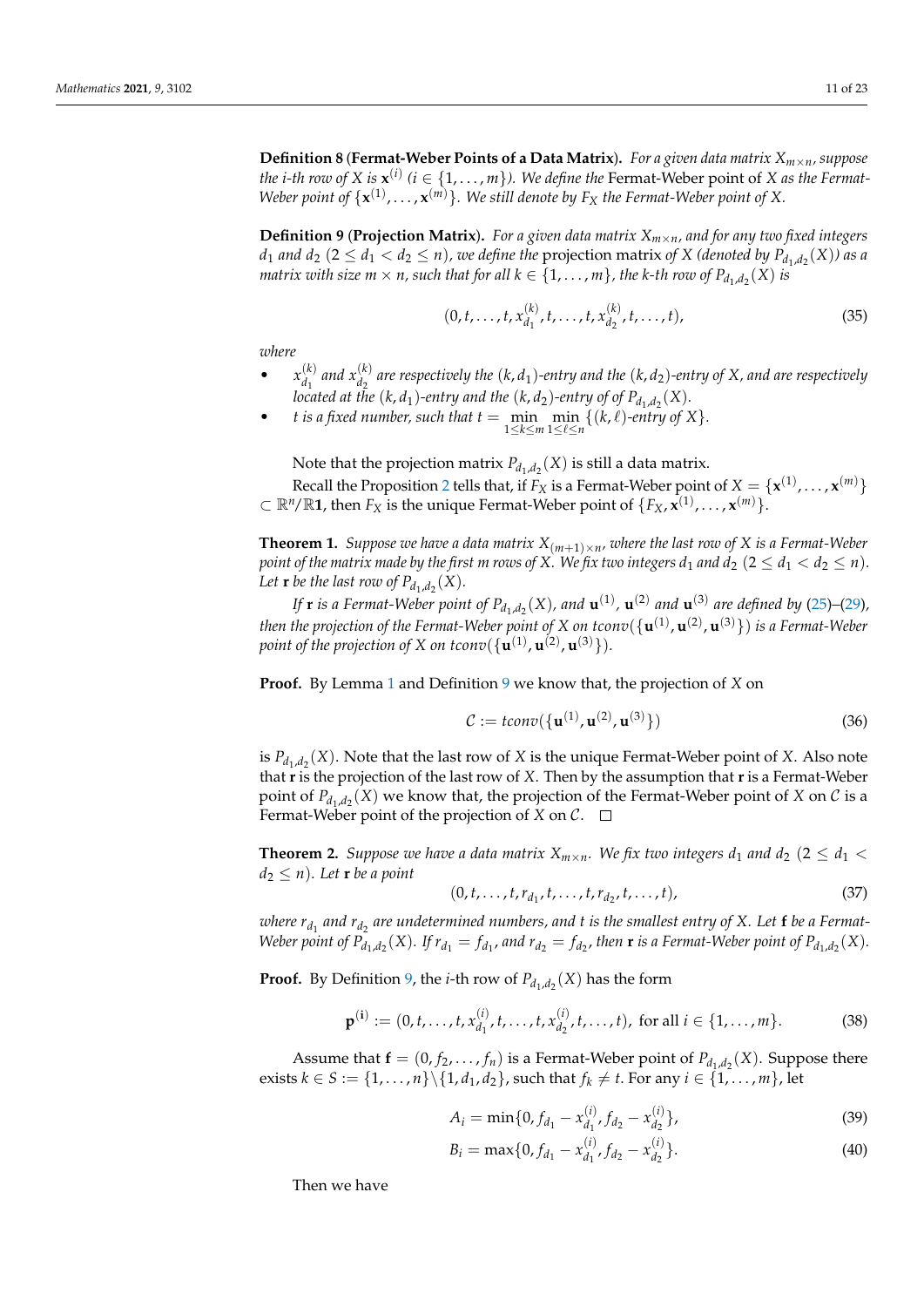$$
\sum_{i=1}^{m} d_{tr}(\mathbf{p}^{(i)}, \mathbf{r}) = \sum_{i=1}^{m} (B_i - A_i), \ \sum_{i=1}^{m} d_{tr}(\mathbf{p}^{(i)}, \mathbf{f}) = \sum_{i=1}^{m} (\max_{k \in S} \{B_i, f_k - t\} - \min_{k \in S} \{A_i, f_k - t\}).
$$
\n(41)

It is easy to see that *m* ∑  $\sum_{i=1}^{m} d_{tr}(\mathbf{p}^{(i)}, \mathbf{f}) \geq \sum_{i=1}^{m}$  $\sum_{i=1}^{m} d_{tr}(\mathbf{p}^{(i)}, \mathbf{r})$ . So, by Definition [5,](#page-5-6) **r** is a Fermat-Weber point of  $P_{d_1,d_2}(X)$ .

## <span id="page-11-0"></span>**4. Algorithms**

In this section, we develop Algorithms [1](#page-2-0) and [2,](#page-3-0) such that for a given data set  $X \subset \mathbb{R}^n/\mathbb{R}$ 1, these two algorithms output a tropical triangle C, on which the projection of a Fermat-Weber point of *X* is a Fermat-Weber point of the projection of *X*.

The input of Algorithms [1](#page-2-0) and [2](#page-3-0) is a data set

$$
\{\mathbf x^{(1)},\ldots,\mathbf x^{(m)}\}\subset\mathbb R^n/\mathbb R\mathbf 1.\tag{42}
$$

Algorithms [1](#page-2-0) and [2](#page-3-0) output three points

$$
\mathbf{u}^{(1)}, \mathbf{u}^{(2)}, \mathbf{u}^{(3)} \in \mathbb{R}^n / \mathbb{R} \mathbf{1},\tag{43}
$$

such that the projection of a Fermat-Weber point of  $\{ \mathbf{x}^{(1)}, \dots, \mathbf{x}^{(m)} \}$  on

$$
\mathcal{C} := \text{tconv}\big(\{\mathbf{u}^{(1)}, \mathbf{u}^{(2)}, \mathbf{u}^{(3)}\}\big) \tag{44}
$$

is a Fermat-Weber point of the projection of  $\{ \mathbf{x}^{(1)}, \ldots, \mathbf{x}^{(m)} \}$  on  $\mathcal{C}.$ 

There are two main steps in each algorithm as follows.

**Step 1.** We define a data matrix *X*, such that for all  $i \in \{1, \ldots, m\}$ , the *i*-th row of *X* is  $\mathbf{x}^{(i)}$ . We obtain a Fermat-Weber point  $F_X$  by solving the linear programming  $(16)$ . We define a matrix X with size  $(m + 1) \times n$ , such that the last row of X is  $F_X$ , and the first *m* rows of X come from *X*.

**Step 2.** We traverse all pairs  $(d_1, d_2)$  such that  $2 \leq d_1 < d_2 \leq n$ , and we calculate the projection matrix  $P_{d_1, d_2}(X)$  by Definition [9.](#page-10-2) Check if the last row of  $P_{d_1, d_2}(X)$  is a Fermat-Weber point of  $P_{d_1,d_2}(\tilde{X})$ . If so, we calculate the three points  $\mathbf{u}^{(1)}$ ,  $\mathbf{u}^{(2)}$  and  $\mathbf{u}^{(3)}$  by [\(25\)](#page-8-5)–[\(29\)](#page-8-6) in Lemma [1,](#page-8-2) return the output, and terminate. By Theorem [1](#page-10-0) we know that, the projection of a Fermat-Weber point of *X* on  $C = \text{tconv}(\{\mathbf{u}^{(1)}, \mathbf{u}^{(2)}, \mathbf{u}^{(3)}\})$  is a Fermat-Weber point of the projection of *X* on *C*. If for all  $(d_1, d_2)$ , the last row of  $P_{d_1, d_2}(X)$  is not a Fermat-Weber point of  $P_{d_1,d_2}(X)$ , then return FAIL.

<span id="page-11-2"></span>**Remark 1.** *It is not guaranteed that Algorithms [1](#page-2-0) and [2](#page-3-0) will always succeed (return the tropical triangle). If the algorithms succeed, then by Theorem [1,](#page-10-0) Algorithm [1](#page-2-0) is correct, and by Theorems [1](#page-10-0) and [2,](#page-10-1) Algorithm [2](#page-3-0) is correct.*

*Algorithms [1](#page-2-0) and [2](#page-3-0) always succeed or fail simultaneously. But our experimental results in the next section show that, Algorithm [1](#page-2-0) or Algorithm [2](#page-3-0) succeeds with a much higher probability than choosing tropical triangles randomly. Our experimental results also show that, if Algorithms [1](#page-2-0) and [2](#page-3-0) succeed, then with the probability more than* 50%*, Algorithm [2](#page-3-0) would terminate in less traversal steps than Algorithm [1](#page-2-0) does (see Section [5\)](#page-17-0).*

Remark that, the difference between Algorithms [1](#page-2-0) and [2](#page-3-0) is the traversal strategy, i.e., the Step 2. is different. Below we give more details about Step 2.

Let

<span id="page-11-1"></span>
$$
L = \{(2,3), (2,4), \ldots, (2,n), (3,4), (3,5), \ldots, (3,n), \ldots, (n-1,n)\}.
$$
 (45)

1. In Algorithm [1:](#page-2-0) Step 2, we traverse all pairs  $(d_1, d_2)$   $(2 \leq d_1 < d_2 \leq n)$  in *L* one by one, i.e., we traverse the pairs in the lexicographical order.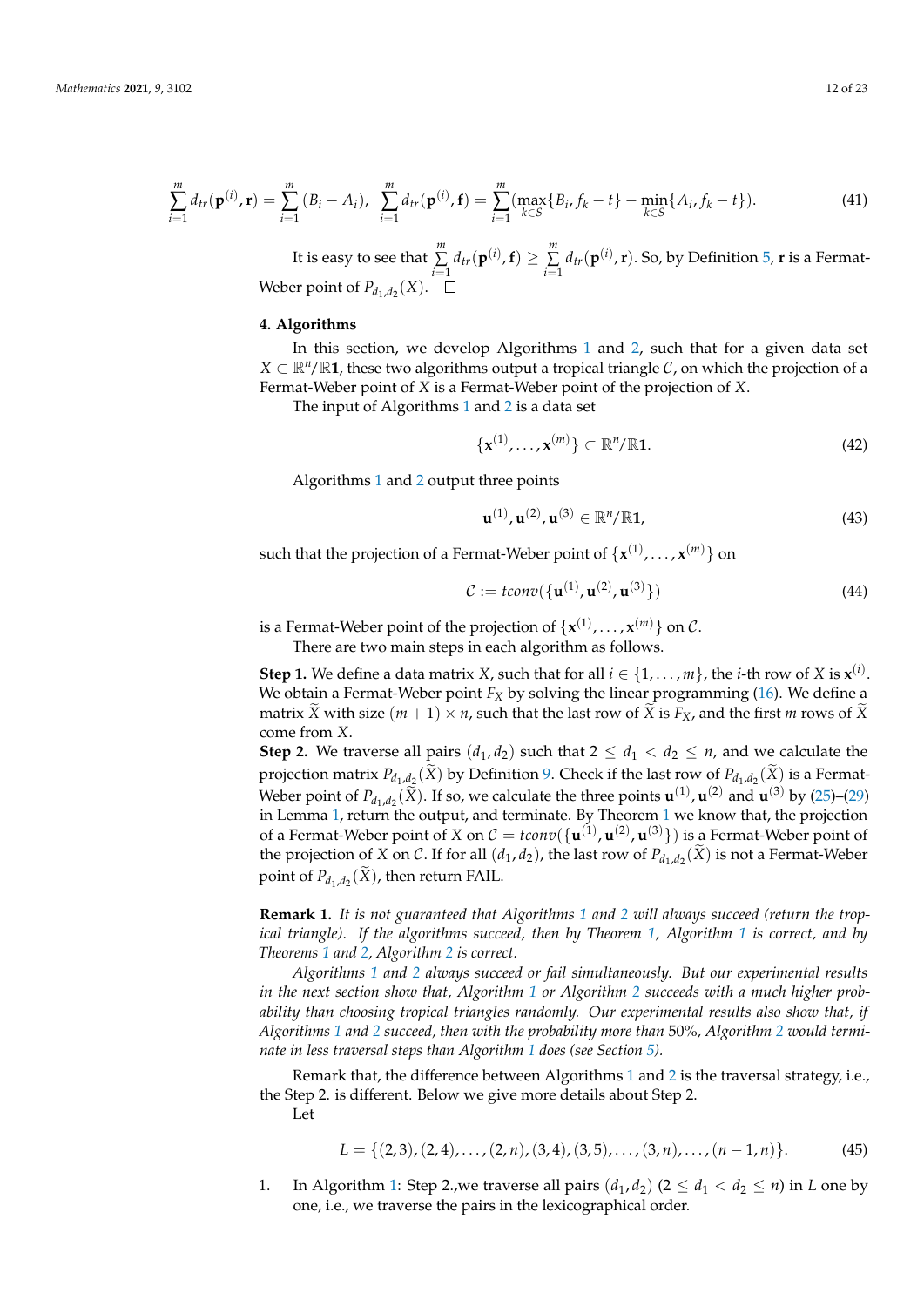2. In Algorithm [2:](#page-3-0) Step 2., we consider the same *L* defined in [\(45\)](#page-11-1). Note that  $|L| = \frac{(n-1)(n-2)}{2}$  $\frac{2(n-2)}{2}$ . Let *W* and *S* be two empty sets. In the future, we will record in *W* some indices that will be traversed in priority, and record in *S* the pairs that have been traversed. Let  $\mathbf{u}^{(1)}$ ,  $\mathbf{u}^{(2)}$  and  $\mathbf{u}^{(3)}$  be null vectors.

Now we start a loop (see lines [9](#page-3-2)[–32](#page-3-3) in Algorithm [2\)](#page-3-0). In this loop, we traverse all pairs in *L* while  $|S| < \frac{(n-1)(n-2)}{2}$  $\frac{2(n-2)}{2}$ , and **u**<sup>(1)</sup>, **u**<sup>(2)</sup> and **u**<sup>(3)</sup> are null. For each pair  $(d_1, d_2) \in L$ , if  $(d_1, d_2) \in S$ , then we skip the pair. If  $(d_1, d_2) \notin S$ , then we add the pair into *S*, and calculate the projection matrix  $P_{d_1,d_2}(X)$  by Definition [9.](#page-10-2) Let **r** be the last row of  $P_{d_1, d_2}(X)$ . If **r** is a Fermat-Weber point of  $P_{d_1, d_2}(X)$ , then we calculate  $\mathbf{u}^{(1)}$ ,  $\mathbf{u}^{(2)}$  and  $\mathbf{u}^{(3)}$  by formulas [\(25\)](#page-8-5)–[\(29\)](#page-8-6) in Lemma [1,](#page-8-2) return the output and terminate. By Theorem [1](#page-10-0) we know that, the projection of a Fermat-Weber point of *X* on  $C := \text{tconv}(\{\mathbf{u}^{(1)}, \mathbf{u}^{(2)}, \mathbf{u}^{(3)}\})$  is a Fermat-Weber point of the projection of *X* on *C*. If **r** is not a Fermat-Weber point of  $P_{d_1,d_2}(X)$ , then by Theorem [2,](#page-10-1) at most one of the following two equalities holds:

<span id="page-12-1"></span><span id="page-12-0"></span>
$$
r_{d_1} = f_{d_1}, \tag{46}
$$

$$
r_{d_2} = f_{d_2},\tag{47}
$$

where **f** is a Fermat-Weber point of  $P_{d_1,d_2}(X)$ . So we have 3 cases.

**(Case 1)** If only [\(46\)](#page-12-0) holds, then we add  $d_1$  into *W*, and stop doing the traversal of *L*. **(Case 2)** If only [\(47\)](#page-12-1) holds, then we add  $d_2$  into *W*, and stop doing the traversal of *L*. **(Case 3)** If neither [\(46\)](#page-12-0) nor [\(47\)](#page-12-1) holds, then we move on to the next pair in *L*.

Now we explain what we do if **(Case 1)** happens (**(Case 2)** is similar). Note that *W* is nonempty at this time, and  $\mathbf{u}^{(1)}$ ,  $\mathbf{u}^{(2)}$  and  $\mathbf{u}^{(3)}$  are null. For each element  $\omega \in W$ , we define

<span id="page-12-4"></span>
$$
L_{\omega} = \{(\omega_1, \omega_2) \in L | \omega_1 = \omega \text{ or } \omega_2 = \omega\}.
$$
 (48)

We start traversing all pairs in  $L_\omega$ . For each pair  $(\omega_1, \omega_2) \in L_\omega$ , if  $(\omega_1, \omega_2) \in S$ , then we skip the pair. If  $(\omega_1, \omega_2) \notin S$ , then we add the pair into *S*, and calculate the projection matrix  $P_{\omega_1,\omega_2}(X)$  by Definition [9.](#page-10-2) Let **r** be the last row of  $P_{\omega_1,\omega_2}(X)$ . If **r** is a Fermat-Weber point of  $P_{\omega_1,\omega_2}(\tilde{X})$ , then calculate  $\mathbf{u}^{(1)}$ ,  $\mathbf{u}^{(2)}$  and  $\mathbf{u}^{(3)}$  by formulas [\(25\)](#page-8-5)–[\(29\)](#page-8-6) in Lemma [1,](#page-8-2) output  $\mathbf{u}^{(1)}$ ,  $\mathbf{u}^{(2)}$  and  $\mathbf{u}^{(3)}$ , and terminate. If **r** is not a Fermat-Weber point of  $P_{\omega_1,\omega_2}(X)$ , then by Theorem [2,](#page-10-1) at most one of the following two equalities holds:

<span id="page-12-3"></span><span id="page-12-2"></span>
$$
r_{\omega_1} = f_{\omega_1},\tag{49}
$$

$$
r_{\omega_2} = f_{\omega_2},\tag{50}
$$

where **f** is a Fermat-Weber point of  $P_{\omega_1,\omega_2}(X)$ . So we have 2 cases.

**(Case 1.1)** If only [\(49\)](#page-12-2) holds, then add  $\omega_1$  into *W*.

**(Case 1.2)** If only [\(50\)](#page-12-3) holds, then add  $\omega_2$  into *W*.

We move on to the next pair in  $L_{\omega}$ . If for any pair  $(\omega_1, \omega_2) \in L$ , we have  $(\omega_1, \omega_2) \in S$ , and the last row of  $P_{\omega_1,\omega_2}(X)$  is not a Fermat-Weber point of  $P_{\omega_1,\omega_2}(X)$ , then we remove this *ω* from *W*. If *W* becomes empty again, then we continue the traversal of *L* we paused in **(Case 1)**. If *W* is still nonempty after one element in *W* has been removed, then for the next  $\omega \in W$ , we traverse  $L_{\omega}$ .

Now we give two examples to better explain how Algorithms [1](#page-2-0) and [2](#page-3-0) work.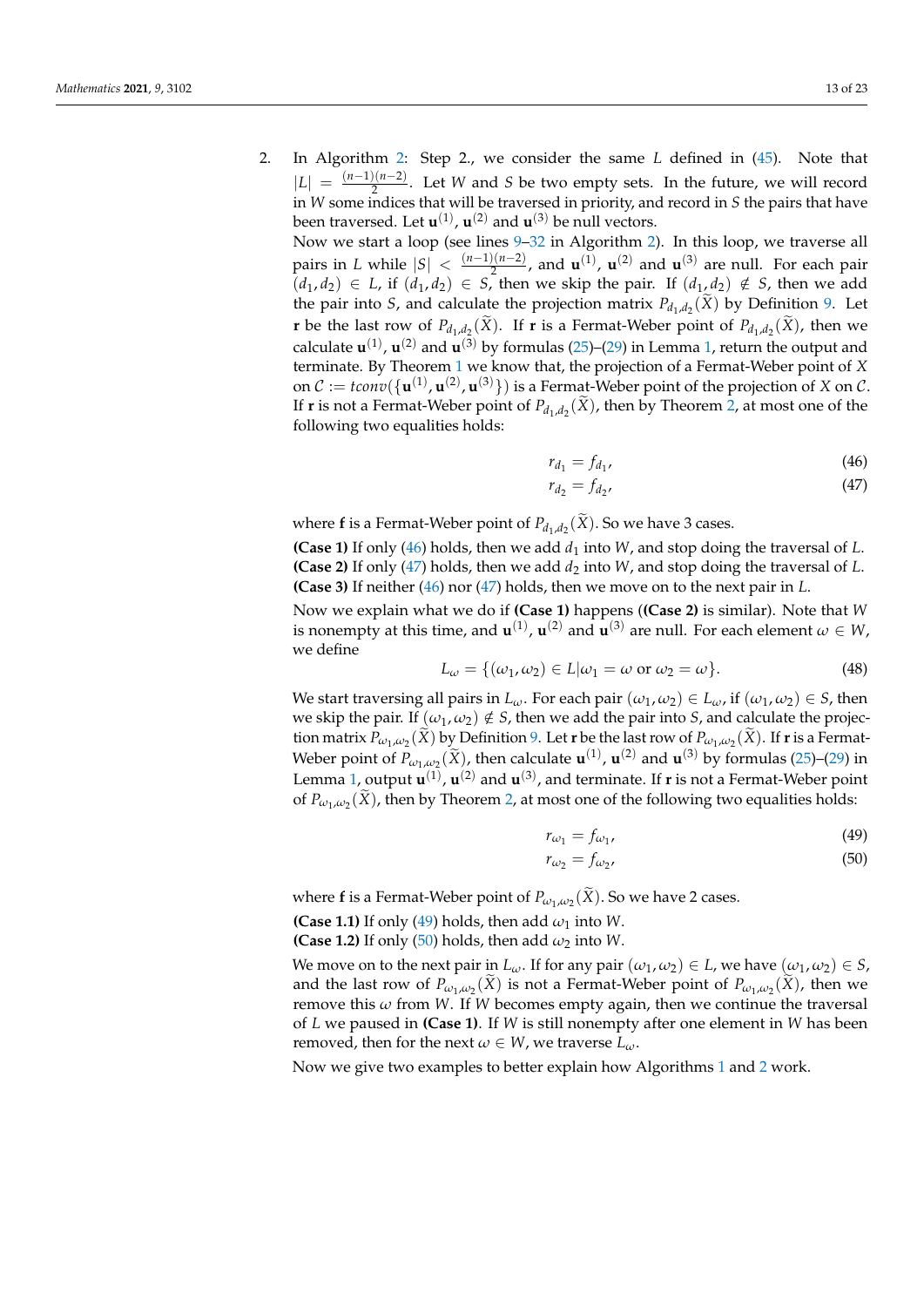**Example 7.** *This example explains how Algorithm [1](#page-2-0) works. Suppose we have a data matrix*

$$
X = \begin{pmatrix} 0 & 211 & 45 & -33 & 10 \\ 0 & -365 & 23 & 35 & 64 \\ 0 & -40 & -59 & 63 & 14 \\ 0 & 65 & 257 & 39 & -35 \\ 0 & 13 & 5 & -261 & 21 \\ 0 & -1 & 91 & 355 & 7 \\ 0 & -644 & 21 & 58 & 36 \\ 0 & 59 & 4 & 362 & 15 \end{pmatrix}.
$$
(51)

*By running the package* lpSolve *[\[26\]](#page-22-5) in* R *to solve the linear programming* [\(16\)](#page-5-3)*, we obtain a Fermat-Weber point of X, which is*

$$
F_X = (0, -40, 4, 89, 15). \tag{52}
$$

*Define a matrix*  $\widetilde{X}$  *with size*  $(m + 1) \times n$ , such that the last row of  $\widetilde{X}$  is  $F_X$ , and the first m *rows of*  $\widetilde{X}$  *come from X. We have* 

$$
\tilde{X} = \begin{pmatrix}\n0 & 211 & 45 & -33 & 10 \\
0 & -365 & 23 & 35 & 64 \\
0 & -40 & -59 & 63 & 14 \\
0 & 65 & 257 & 39 & -35 \\
0 & 13 & 5 & -261 & 21 \\
0 & -1 & 91 & 355 & 7 \\
0 & -644 & 21 & 58 & 36 \\
0 & 59 & 4 & 362 & 15 \\
0 & -40 & 4 & 89 & 15\n\end{pmatrix}.
$$
\n(53)

*Now we start traversing all pairs*  $(d_1, d_2)(2 \leq d_1 < d_2 \leq 5)$  *in L, where* 

$$
L = \{ (2,3), (2,4), (2,5), (3,4), (3,5), (4,5) \}. \tag{54}
$$

*1. The first pair is* (2, 3)*. Note that by Definition [9](#page-10-2) we have*

$$
P_{2,3}(\widetilde{X}) = \begin{pmatrix} 0 & 211 & 45 & -644 & -644 \ 0 & -365 & 23 & -644 & -644 \ 0 & -40 & -59 & -644 & -644 \ 0 & 65 & 257 & -644 & -644 \ 0 & 13 & 5 & -644 & -644 \ 0 & -1 & 91 & -644 & -644 \ 0 & -644 & 21 & -644 & -644 \ 0 & 59 & 4 & -644 & -644 \ 0 & -40 & 4 & -644 & -644 \end{pmatrix}.
$$
(55)

*We can compute a Fermat-Weber point of*  $P_{2,3}(\tilde{X})$ *:*  $F_{P_{2,3}(\tilde{X})} = (0, -23, 21, -644, -644)$ *. The last row of*  $P_{2,3}(\tilde{X})$  *is*  $\mathbf{r} = (0, -40, 4, -644, -644)$ *. By Definition [5](#page-5-6) we can check that,* **r** *is not a Fermat-Weber point of P*<sub>2,3</sub>( $\widetilde{X}$ ). We move on to the next pair.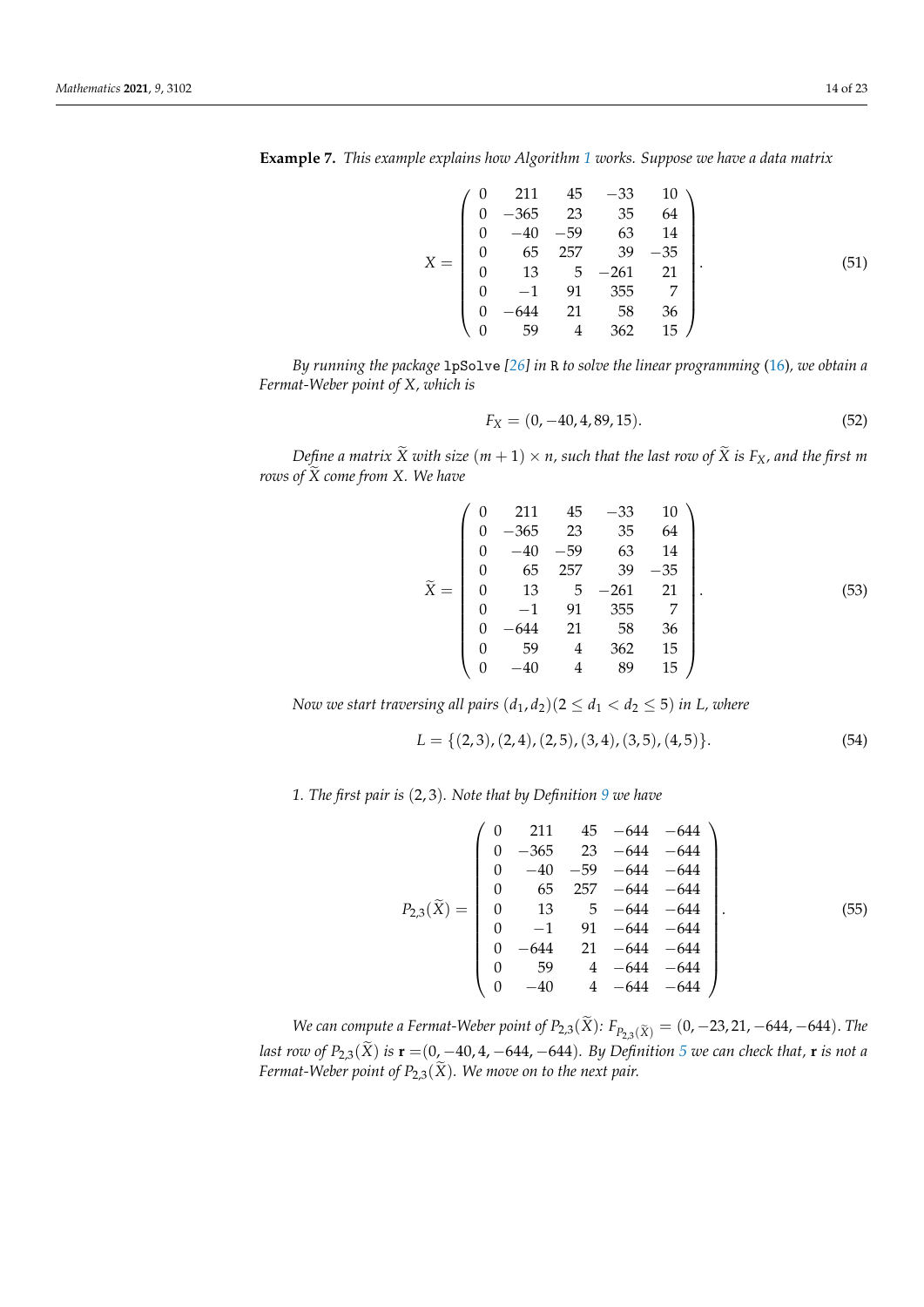*2. Similarly, we pass* (2, 4)*,* (2, 5) *and* (3, 4)*. For the pair* (3, 5)*, note that*

$$
P_{3,5}(\tilde{X}) = \begin{pmatrix} 0 & -644 & 45 & -644 & 10 \\ 0 & -644 & 23 & -644 & 64 \\ 0 & -644 & -59 & -644 & 14 \\ 0 & -644 & 257 & -644 & -35 \\ 0 & -644 & 5 & -644 & 21 \\ 0 & -644 & 91 & -644 & 7 \\ 0 & -644 & 21 & -644 & 36 \\ 0 & -644 & 4 & -644 & 15 \\ 0 & -644 & 4 & -644 & 15 \end{pmatrix}.
$$
(56)

*We can compute a Fermat-Weber point of P*<sub>3,5</sub>( $\tilde{X}$ ):  $F_{P_{3,5}(\tilde{X})} = (0, -644, 4, -644, 15)$ *, which is exactly the last row of P*<sub>3.5</sub>( $\widetilde{X}$ ). By [\(25\)](#page-8-5)–[\(29\)](#page-8-6) *in Lemma [1,](#page-8-2) we make three points:* 

$$
\mathbf{u}^{(1)} = (0, -644, -60, -644, -36),\tag{57}
$$

$$
\mathbf{u}^{(2)} = (0, -644, -58, -644, 65),\tag{58}
$$

$$
\mathbf{u}^{(3)} = (0, -644, 258, -644, -34). \tag{59}
$$

Then, output  $\mathbf{u}^{(1)}$ ,  $\mathbf{u}^{(2)}$ , and  $\mathbf{u}^{(3)}$ , and terminate.

**Example 8.** *This example explains how Algorithm [2](#page-3-0) works. Suppose we have a data matrix*

$$
X = \begin{pmatrix} 0 & 211 & 45 & -33 & 10 \\ 0 & -365 & 23 & 35 & 64 \\ 0 & -40 & -59 & 63 & 14 \\ 0 & 65 & 257 & 39 & -35 \\ 0 & 13 & 5 & -261 & 21 \\ 0 & -1 & 91 & 355 & 7 \\ 0 & -644 & 21 & 58 & 36 \\ 0 & 59 & 4 & 362 & 15 \end{pmatrix}.
$$
 (60)

*By solving the linear programming* [\(16\)](#page-5-3)*, we obtain a Fermat-Weber point of X, which is*  $F_X = (0, -40, 4, 89, 15)$ . *Define a matrix*  $\widetilde{X}$  *with size*  $(m + 1) \times n$ , *such that the last row of*  $\widetilde{X}$  *is*  $F_X$ , and the first m rows of  $\widetilde{X}$  come from X. We have

$$
\tilde{X} = \begin{pmatrix}\n0 & 211 & 45 & -33 & 10 \\
0 & -365 & 23 & 35 & 64 \\
0 & -40 & -59 & 63 & 14 \\
0 & 65 & 257 & 39 & -35 \\
0 & 13 & 5 & -261 & 21 \\
0 & -1 & 91 & 355 & 7 \\
0 & -644 & 21 & 58 & 36 \\
0 & 59 & 4 & 362 & 15 \\
0 & -40 & 4 & 89 & 15\n\end{pmatrix}.
$$
\n(61)

*Let L be a list that contains all pairs*  $(d_1, d_2)(2 \leq d_1 < d_2 \leq 5)$  *in the lexicographical order, that is L* = {(2, 3),(2, 4),(2, 5),(3, 4),(3, 5),(4, 5)}. *Also let W and S be two empty sets. We will record in W some indices that will be traversed in priority, and record in S the pairs that have been traversed. Now we start the traversal.*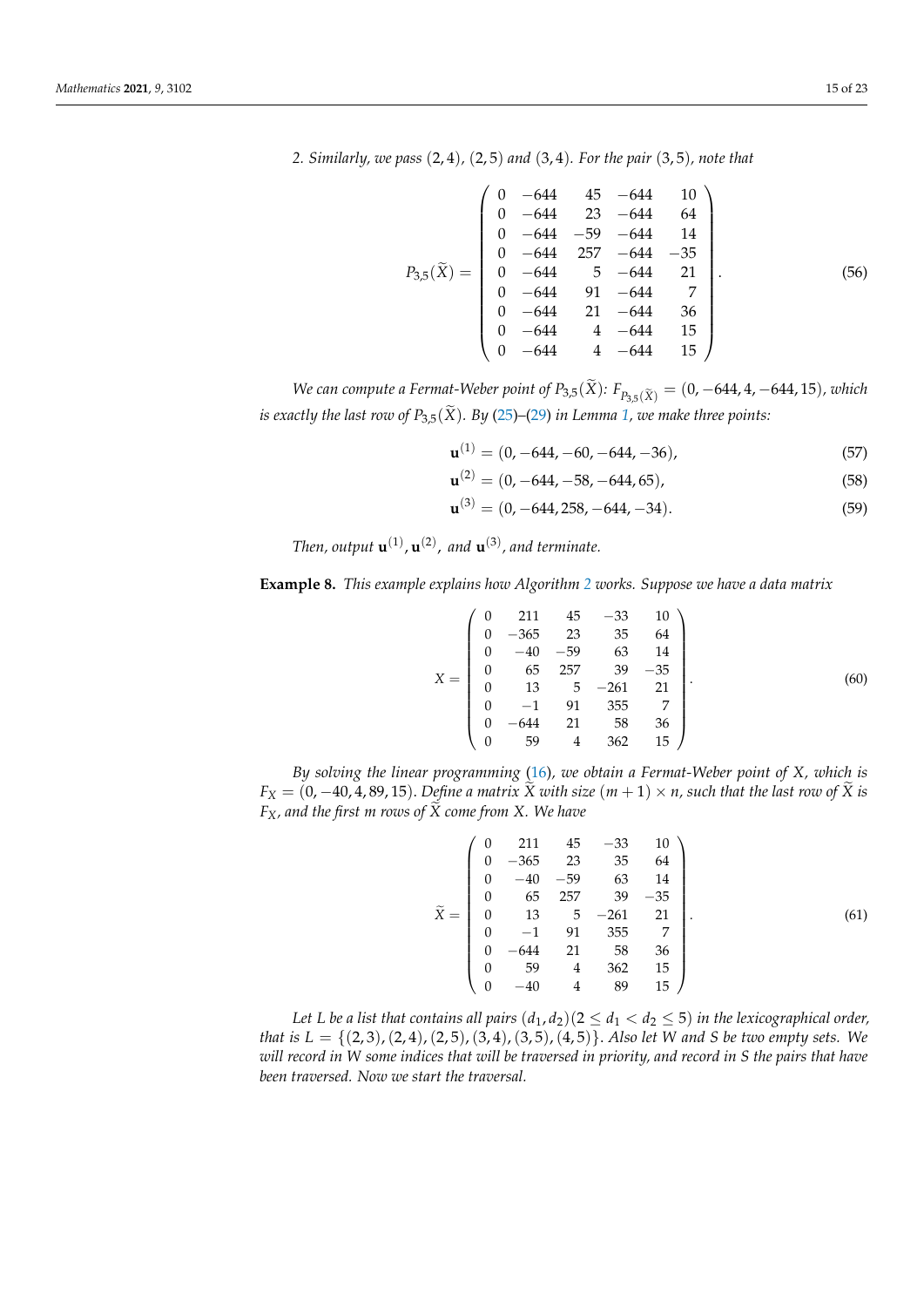- 
- *1. We first start traversing pairs in L. The first pair in L is* (2, 3)*. Add* (2, 3) *into S. Note that*

$$
P_{2,3}(\tilde{X}) = \begin{pmatrix} 0 & 211 & 45 & -644 & -644 \\ 0 & -365 & 23 & -644 & -644 \\ 0 & -40 & -59 & -644 & -644 \\ 0 & 65 & 257 & -644 & -644 \\ 0 & 13 & 5 & -644 & -644 \\ 0 & -1 & 91 & -644 & -644 \\ 0 & -644 & 21 & -644 & -644 \\ 0 & 59 & 4 & -644 & -644 \\ 0 & -40 & 4 & -644 & -644 \end{pmatrix}.
$$
 (62)

*We can compute a Fermat-Weber point of*  $P_{2,3}(\tilde{X})$ *:*  $f = (0, -23, 21, -644, -644)$ *. The last row of*  $P_{2,3}(\tilde{X})$  *is*  $\mathbf{r} = (0, -40, 4, -644, -644)$ *. By Definition* [5](#page-5-6) we can check that, **r** *is not a Fermat-Weber point of*  $P_{2,3}(\tilde{X})$ *. We have*  $r_2 = -40 \neq -23 = f_2$ *, and*  $r_3 = 4 \neq 21 = f_3$ *. Now* **(Case 3)** *happens, so we move on to the next pair in L.*

*2. The next pair in L is* (2, 4)*. Add* (2, 4) *into S. Note that*

$$
P_{2,4}(\tilde{X}) = \begin{pmatrix} 0 & 211 & -644 & -33 & -644 \\ 0 & -365 & -644 & 35 & -644 \\ 0 & -40 & -644 & 63 & -644 \\ 0 & 65 & -644 & 39 & -644 \\ 0 & 13 & -644 & -261 & -644 \\ 0 & -1 & -644 & 355 & -644 \\ 0 & -644 & -644 & 58 & -644 \\ 0 & 59 & -644 & 362 & -644 \\ 0 & -40 & -644 & 89 & -644 \end{pmatrix}.
$$
(63)

*We can compute a Fermat-Weber point of*  $P_{2,4}(\tilde{X})$ *:*  $f = (0, -40, -644, 63, -644)$ *. The last row of*  $P_{2,4}(\tilde{X})$  *is*  $\mathbf{r} = (0, -40, -644, 89, -644)$ *. By Definition* [5](#page-5-6) *we can check that,* **r** *is not a Fermat-Weber point of*  $P_{2,4}(\tilde{X})$ *. We have*  $r_2 = -40 = f_2$ *, and*  $r_4 = 63 \neq 89 = f_4$ *. Now* (Case 1) *happens, so we add* 2 *into W, and pause the traversal in L. Note that, now W*= {2} *is nonempty, and the first element in W* is 2. By [\(48\)](#page-12-4), we have  $L_2 = \{(2, 3), (2, 4), (2, 5)\}$ . We start traversing *pairs in L<sub>2</sub>*.

*3. Note that now*  $S = \{(2, 3), (2, 4)\}$ *. The first pair in*  $L_2$  *is*  $(2, 3)$ *, which is in S already, so we skip it. Similarly we skip* (2, 4)*. The third pair in L*<sup>2</sup> *is* (2, 5)*, which is not in S, so we do the following steps. Add* (2, 5) *into S. Note that*

$$
P_{2,5}(\tilde{X}) = \begin{pmatrix} 0 & 211 & -644 & -644 & 10 \\ 0 & -365 & -644 & -644 & 64 \\ 0 & -40 & -644 & -644 & 14 \\ 0 & 65 & -644 & -644 & -35 \\ 0 & 13 & -644 & -644 & 21 \\ 0 & -1 & -644 & -644 & 7 \\ 0 & -644 & -644 & 36 \\ 0 & 59 & -644 & -644 & 15 \\ 0 & -40 & -644 & -644 & 15 \end{pmatrix}.
$$
 (64)

*We can compute a Fermat-Weber point of*  $P_{2,5}(\tilde{X})$ :  $\mathbf{f} = (0, -1, -644, -644, 15)$ *. The last row of*  $P_{2.5}(\tilde{X})$  $P_{2.5}(\tilde{X})$  $P_{2.5}(\tilde{X})$  *is*  $\mathbf{r} = (0, -40, -644, -644, 15)$ *. By Definition 5 we can check that,* **r** *is not a Fermat-Weber point of*  $P_{2,5}(\tilde{X})$ *. We have*  $r_2 = -40 \neq -1 = f_2$ *, and*  $r_5 = 15 = f_5$ *. Now* (Case 1.2) *happens, so we add* 5 *into W*, and now  $W = \{2, 5\}$ *. Note that*  $S = \{(2, 3), (2, 4), (2, 5)\}$ *. Since for*  $e^{i\omega}$  *cu*<sub>1</sub>,  $\omega$ <sub>2</sub>)  $\in$  *L*<sub>2</sub>,  $(\omega_1, \omega_2)$  *is in S*, and the last row of  $P_{\omega_1,\omega_2}(X)$  *is not a Fermat-Weber*  $point of P_{\omega_1,\omega_2}(\tilde{X})$ , we remove 2 from W.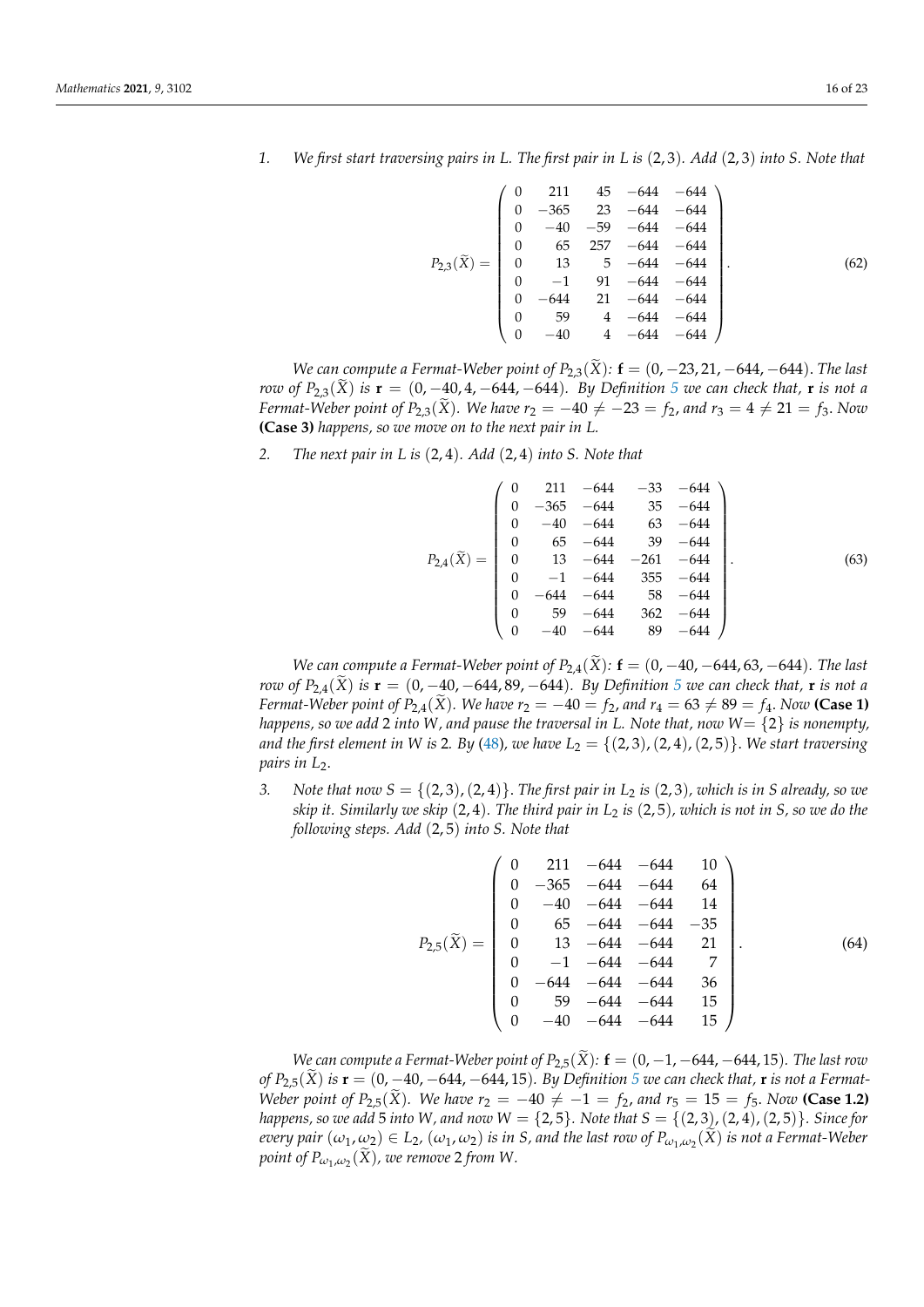*4. Note that, now*  $W = \{5\}$  *is nonempty. By* [\(48\)](#page-12-4)*, we have*  $L_5 = \{(2, 5), (3, 5), (4, 5)\}$ *. The first pair in*  $L_5$  *is* (2,5), which is in *S* already, so we skip it. The second pair in  $L_5$  *is* (3,5), *which is not in S, so we do the following steps. Add* (3, 5) *into S. Note that*

$$
P_{3,5}(\tilde{X}) = \begin{pmatrix} 0 & -644 & 45 & -644 & 10 \\ 0 & -644 & 23 & -644 & 64 \\ 0 & -644 & -59 & -644 & 14 \\ 0 & -644 & 257 & -644 & -35 \\ 0 & -644 & 5 & -644 & 21 \\ 0 & -644 & 91 & -644 & 7 \\ 0 & -644 & 21 & -644 & 36 \\ 0 & -644 & 4 & -644 & 15 \\ 0 & -644 & 4 & -644 & 15 \end{pmatrix}.
$$
 (65)

*We can compute a Fermat-Weber point of*  $P_{3,5}(\tilde{X})$ *:*  $f = (0, -644, 4, -644, 15)$ *, which is the last row of*  $P_{3,5}(\tilde{X})$ *. By* [\(25\)](#page-8-5)–[\(29\)](#page-8-6) *in Lemma* [1,](#page-8-2) *we make three points:*  $\mathbf{u}^{(1)} = (0, -644, -60, 0.01)$  $(1644, -36)$ , **u**<sup>(2)</sup> = (0, -644, -58, -644, 65), and **u**<sup>(3)</sup> = (0, -644, 258, -644, -34). *Then*, output  $\mathbf{u}^{(1)}$ ,  $\mathbf{u}^{(2)}$ , and  $\mathbf{u}^{(3)}$ , and terminate.

Below we give the pseudo code of Algorithms [1](#page-2-0) and [2.](#page-3-0) Note that, Algorithms [3](#page-16-0) and [4](#page-17-1) are sub-algorithms of Algorithms [1](#page-2-0) and [2.](#page-3-0) For a given data matrix *X*, Algorithm [3](#page-16-0) calculates the summation of tropical distance between the last row of *X* and each row of *X*, and also calculates the summation of tropical distance between a Fermat-Weber point of *X* and each row of *X*. We will use Algorithm [3](#page-16-0) to check if the last row of *X* is a Fermat-Weber point of *X*. Algorithm [4](#page-17-1) calculates three points  $\mathbf{u}^{(1)}$ ,  $\mathbf{u}^{(2)}$  and  $\mathbf{u}^{(3)}$  by [\(25\)](#page-8-5)–[\(29\)](#page-8-6).

<span id="page-16-0"></span>

| Algorithm 3: Verify-FW-Point                                                                                                                                                                                                   |
|--------------------------------------------------------------------------------------------------------------------------------------------------------------------------------------------------------------------------------|
| <b>Input:</b> Data matrix $X_{m \times n}$                                                                                                                                                                                     |
| <b>Output:</b> TRUE, if the last row of X is a Fermat-Weber point of X; FALSE, if the last                                                                                                                                     |
| row of X is not a Fermat-Weber point of X                                                                                                                                                                                      |
| $\mathbf{r} \leftarrow \text{the last row of } X$                                                                                                                                                                              |
| 2 f $\leftarrow$ a Fermat-Weber point of X                                                                                                                                                                                     |
| $a \cdot d_r \leftarrow \sum_{i=1}^m d_{tr}(\mathbf{r}, \mathbf{x}^{(i)}), \quad d_f \leftarrow \sum_{i=1}^m d_{tr}(\mathbf{f}, \mathbf{x}^{(i)}), \quad \text{where } \mathbf{x}^{(i)} \text{ is the } i\text{-th row of } X$ |
| 4 if $d_r = d_f$ then return TRUE, otherwise, return FALSE                                                                                                                                                                     |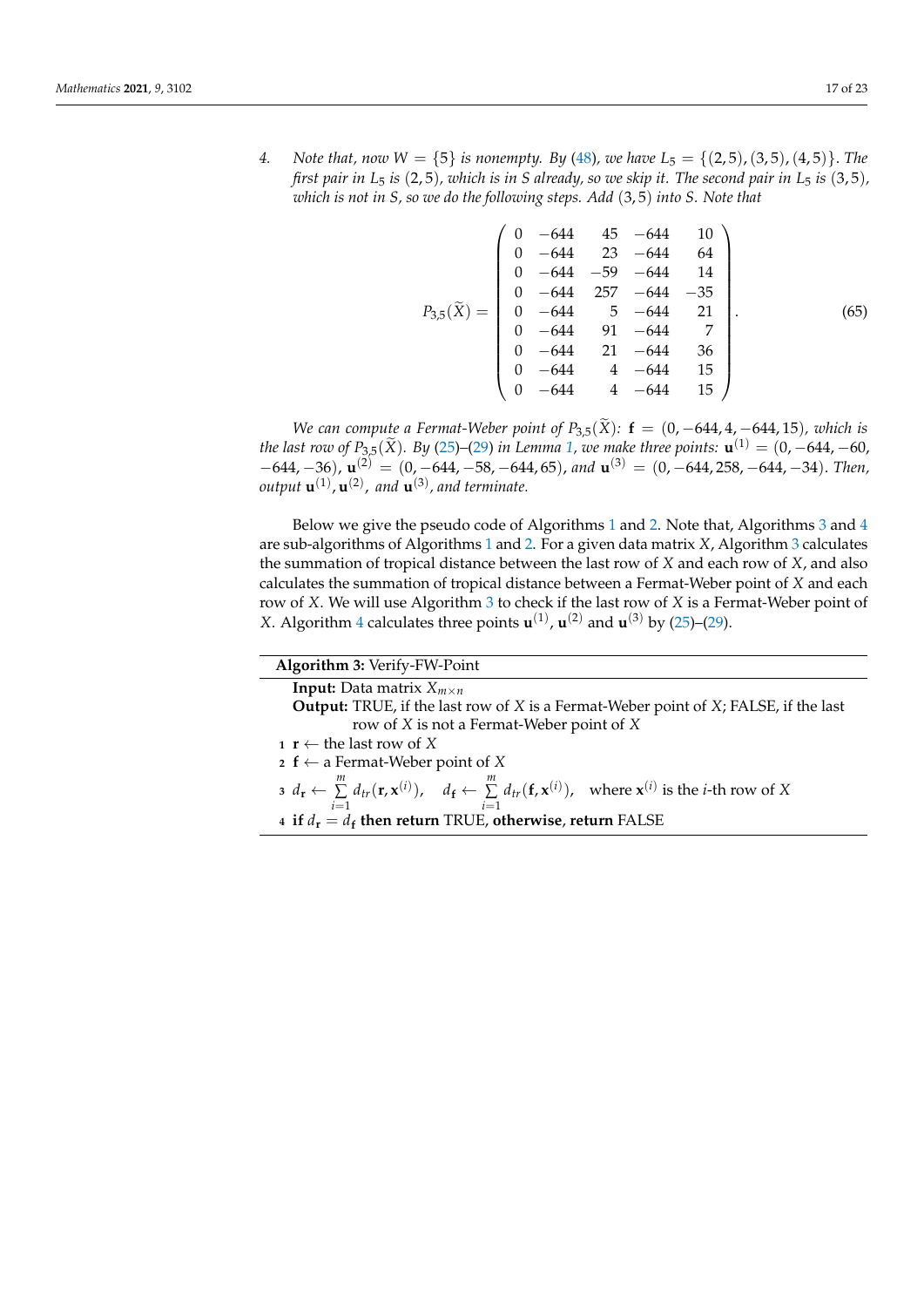<sup>2</sup> ← the smallest coordinates in the *d*1-th and *d*2-th columns of *X*

## **Algorithm 4:** Compute-Triangle

<span id="page-17-1"></span>

| <b>Input:</b> Data matrix $X_{m \times n}$ , and two indices $d_1, d_2$                                              |  |
|----------------------------------------------------------------------------------------------------------------------|--|
| <b>Output:</b> $u^{(1)}$ , $u^{(2)}$ , $u^{(3)}$                                                                     |  |
| where $\mathbf{u}^{(1)}$ , $\mathbf{u}^{(2)}$ and $\mathbf{u}^{(3)}$ are defined by (25)–(29)                        |  |
| $\mathbf{u}^{(1)}$ , $\mathbf{u}^{(2)}$ , $\mathbf{u}^{(3)} \leftarrow n$ -dimensional null vectors                  |  |
| 2 $X_{min} \leftarrow$ the smallest entry of X                                                                       |  |
| $v_1^{(S)}, v_2^{(S)} \leftarrow$ the smallest coordinates in the $d_1$ -th and $d_2$ -th columns of 2               |  |
| respectively                                                                                                         |  |
| $\mathfrak{p}_1(v_1^{(L)}, v_2^{(L)} \leftarrow$ the largest coordinates in the $d_1$ -th and $d_2$ -th columns of X |  |
| respectively                                                                                                         |  |
| $u_1^{(i)} \leftarrow 0$ for $i = 1, 2, 3$                                                                           |  |
| 6 $u_{d_1}^{(1)} \leftarrow v_1^{(S)} - 1$ , $u_{d_2}^{(1)} \leftarrow v_2^{(S)} - 1$                                |  |
| $v_1^{(2)} \leftarrow v_1^{(S)} + 1, \quad u_{d_2}^{(2)} \leftarrow v_2^{(L)} + 1$                                   |  |
| $u_{d_1}^{(3)} \leftarrow v_1^{(L)} + 1, \quad u_{d_2}^{(3)} \leftarrow v_2^{(S)} + 1$                               |  |
| 9 all other coordinates of $\mathbf{u}^{(1)}$ , $\mathbf{u}^{(2)}$ , $\mathbf{u}^{(3)} \leftarrow X_{min}$           |  |
| 10 return $\mathbf{u}^{(1)}$ , $\mathbf{u}^{(2)}$ , $\mathbf{u}^{(3)}$                                               |  |

#### <span id="page-17-0"></span>**5. Implementation and Experiment**

We implement Algorithms [1](#page-2-0) and [2](#page-3-0) in R language, and test how Algorithms [1](#page-2-0) and [2](#page-3-0) perform. We also use R language for numerical computation. Data matrices, R code and computational results in this paper are available in Supplementary Materials.

Now we present four tables and one figure to illustrate how Algorithms [1](#page-2-0) and [2](#page-3-0) perform. For each table or figure, we provide one paragraph for explaining presented information.

For a fixed data matrix  $X_{m \times n}$ , Table [1](#page-17-2) shows the proportion of random tropical triangles, on which the projection of a Fermat-Weber point of *X* is a Fermat-Weber point of the projection of *X*. First, we explain what we mean by "success rate" in Table [1.](#page-17-2) In fact, we mean the proportion of random tropical triangles, on which the projection of a Fermat-Weber point of *X* is a Fermat-Weber point of the projection of *X*. For example, we explain how we calculate the success rate for  $n = 5$  and  $m = 30$ . We generated a data matrix *X* with size  $30 \times 5$ , and randomly chose 100 tropical triangles. There were only 16 triangles such that the projection of a Fermat-Weber point of *X* is a Fermat-Weber point of the projections. So, the success rate is  $\frac{16}{100} = 16\%$  $\frac{16}{100} = 16\%$  $\frac{16}{100} = 16\%$ . From Table 1 we can see that, for a given data matrix *X*, when randomly choosing tropical triangles, the "success rate" is low. For instance, the highest success rate is 16%, and the lowest success rate is even only 1%. Besides, the success rate is extremely low when *m* and *n* are both big.

**Table 1.** The success rate of projecting data onto random tropical triangles.

<span id="page-17-2"></span>

| <b>Size</b>      | <b>Succeed Rate</b> | <b>Size</b>       | <b>Succeed Rate</b> | <b>Size</b>       | <b>Succeed Rate</b> | <b>Size</b>         | <b>Succeed Rate</b> |
|------------------|---------------------|-------------------|---------------------|-------------------|---------------------|---------------------|---------------------|
| $n = 5, m = 30$  | $16\%$              | $n = 10, m = 30$  | $4\%$               | $n = 15, m = 30$  | $11\%$              | $n = 20$ , $m = 30$ | 8%                  |
| $n = 5, m = 60$  | 8%                  | $n = 10, m = 60$  | 9%                  | $n = 15, m = 60$  | 5%                  | $n = 20$ , $m = 60$ | 6%                  |
| $n = 5, m = 90$  | $10\%$              | $n = 10, m = 90$  | 8%                  | $n = 15, m = 90$  | $2\%$               | $n = 20, m = 90$    | $1\%$               |
| $n = 5, m = 120$ | $6\%$               | $n = 10, m = 120$ | 5%                  | $n = 15, m = 120$ | $1\%$               | $n = 20, m = 120$   | $1\%$               |

**Notes:** (i) *"size" means the size of data matrix X. More specifically, n represents the dimension of data points in X, and m represents the number of data points in X.* (ii) *We record the proportion by "success rate". More specifically, for each pair* (*m*, *n*)*, we generate one* data matrix  $X_{m\times n}\sim N({\bf 0},diag(10))$  and  $100$  random tropical triangles  ${\cal C}:=toov(\{{\bf u}^{(1)},{\bf u}^{(2)},{\bf u}^{(3)}\}).$  Here, for all  $i=1,2,3$ , we *make the first coordinate of*  $\bf u^{(i)}$  *as 0, and all other coordinates of*  $\bf u^{(i)}$  *obey the uniform distribution on [−9999,9999]. For each triangle* C*, we test if the projection of a Fermat-Weber point of Xm*×*<sup>n</sup> on* C *is a Fermat-Weber point of the projection of Xm*×*<sup>n</sup> on* C*.*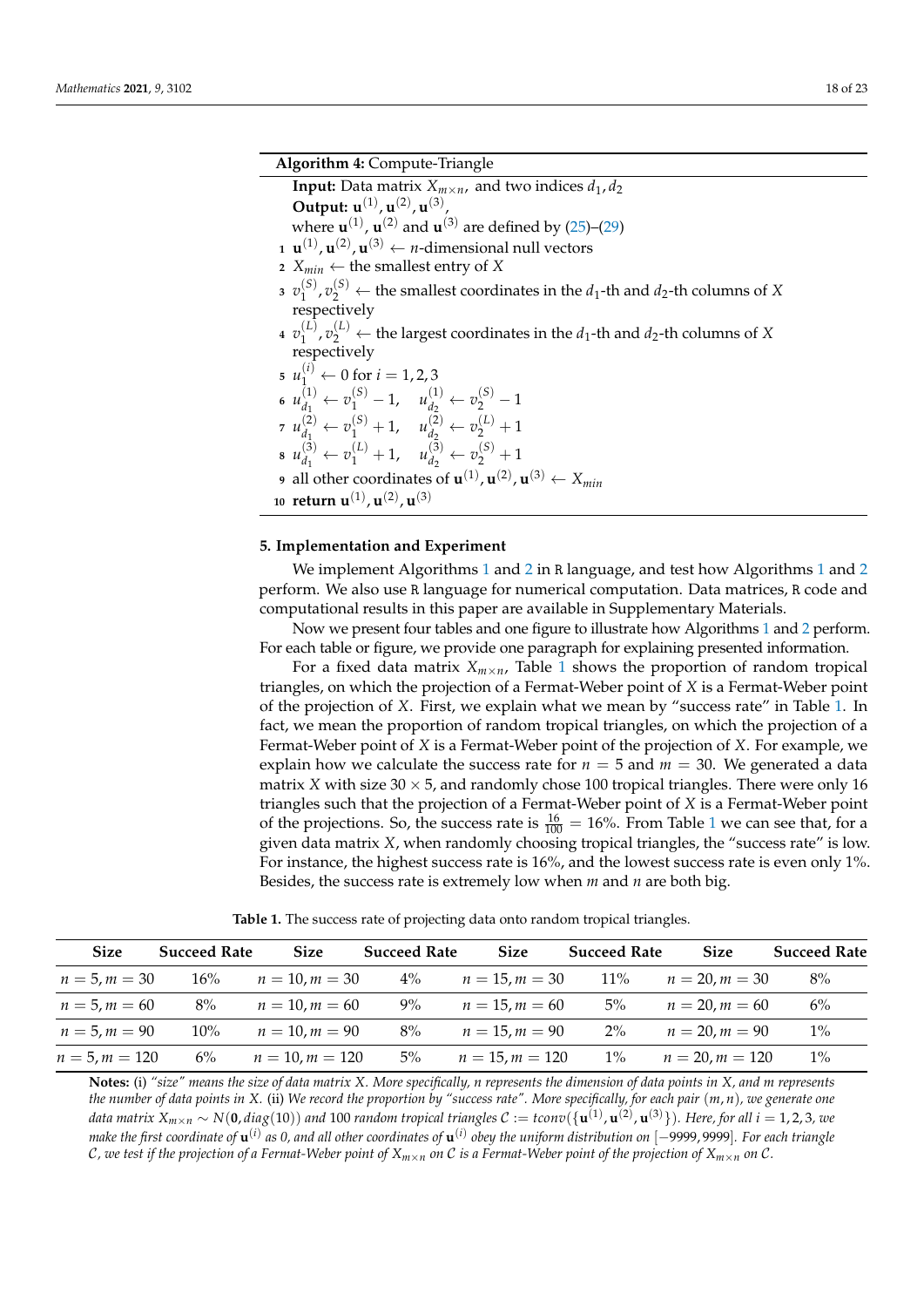Table [2](#page-18-0) shows the success rate of Algorithm [1](#page-2-0) or Algorithm [2](#page-3-0) (recall Remark [1](#page-11-2) tells that, Algorithms [1](#page-2-0) and [2](#page-3-0) always succeed or fail simultaneously). From Tables [1](#page-17-2) and [2](#page-18-0) we can see that, the success rates recorded in Table [2](#page-18-0) are much higher than those in Table [1.](#page-17-2) For instance, the lowest rate in Table [2](#page-18-0) is 34%, which is still higher than the highest rate in Table [1,](#page-17-2) and the highest rate in Table [2](#page-18-0) is 94%, which is close to 100%.

**Table 2.** The success rate of the new algorithms when the size of the data is increasing.

<span id="page-18-0"></span>

| <b>Size</b>      | <b>Succeed Rate</b> | <b>Size</b>       | <b>Succeed Rate</b> | <b>Size</b>       | <b>Succeed Rate</b> | <b>Size</b>         | <b>Succeed Rate</b> |
|------------------|---------------------|-------------------|---------------------|-------------------|---------------------|---------------------|---------------------|
| $n = 5, m = 30$  | 86%                 | $n = 10, m = 30$  | 82%                 | $n = 15, m = 30$  | 89%                 | $n = 20$ , $m = 30$ | 94%                 |
| $n = 5, m = 60$  | $62\%$              | $n = 10, m = 60$  | 67%                 | $n = 15, m = 60$  | 76%                 | $n = 20, m = 60$    | 82%                 |
| $n = 5, m = 90$  | 53%                 | $n = 10, m = 90$  | 60%                 | $n = 15, m = 90$  | 76%                 | $n = 20, m = 90$    | 76%                 |
| $n = 5, m = 120$ | $34\%$              | $n = 10, m = 120$ | 54%                 | $n = 15, m = 120$ | 61%                 | $n = 20, m = 120$   | 79%                 |

**Notes:** (i) *"size" means the size of data matrix X. More specifically, n represents the dimension of data points in X, and m represents the number of data points in X.* (ii) *We record the proportion as "success rate". More specifically, for each pair* (*m*, *n*)*, we generate* 100 *data matrices Xm*×*<sup>n</sup>* ∼ *N*(**0**, *diag*(10))*, run Algorithm [1](#page-2-0) or Algorithm [2,](#page-3-0) and calculate the proportion of that Algorithm [1](#page-2-0) or Algorithm [2](#page-3-0) succeeds.*

> We fix  $m = 120$ , and we fix  $n = 20$ . Table [3](#page-18-1) shows how high the success rate of Algorithm [1](#page-2-0) or Algorithm [2](#page-3-0) would be when we change the data matrix  $X_{120\times20}$ . In order to change *X*, we change *v*, such that *X* ∼ *N*( $\mathbf{0}, diag(v)$ ). We can see from Table [3](#page-18-1) that, when *v* is changing from [1](#page-2-0) to 800, the success rate of Algorithm 1 or Algorithm [2](#page-3-0) is still around 70%. Note that *v* is the variance of each coordinate of data points, which means that, when the coordinate of data points fluctuates violently, the success rate of Algorithm [1](#page-2-0) or Algorithm [2](#page-3-0) is still stable.

<span id="page-18-1"></span>**Table 3.** The success rate of the new algorithms when the variance of data points is changing.

|              |                              | ◡             | τc  | 50  | 800                          |
|--------------|------------------------------|---------------|-----|-----|------------------------------|
| succeed rate | .70 <sub>1</sub><br>70<br>J1 | 650/<br>OO 70 | 73% | 66% | .70 <sub>o</sub><br>70<br>J7 |

**Notes:** (i) *v* is a real number such that  $X_{120×20}$  ∼  $N($ **0**,  $diag(v)$ ). (ii) We record the proportion as "success *rate". More specifically, for each v, we generate* 100 *random data matrices*  $X_{120\times20} \sim N(\mathbf{0}, diag(v))$ *, run Algorithm [1](#page-2-0) or Algorithm [2,](#page-3-0) and calculate the proportion of that Algorithm [1](#page-2-0) or Algorithm [2](#page-3-0) succeeds.*

By "time" we mean the total computational time that Algorithm [1](#page-2-0) or Algorithm [2](#page-3-0) takes divided by the number of input data matrices. From Table [4](#page-20-0) we can see that, Algorithms [1](#page-2-0) and [2](#page-3-0) are both efficient. For instance, when there are 120 data points, and the dimension of each point is 20, the computational timings of Algorithms [1](#page-2-0) and [2](#page-3-0) are still no more than 7 min (373.5734 s and 291.9031 s). In addition, in most cases, Algorithm [2](#page-3-0) takes less time than Algorithm [1](#page-2-0) does. For instance, when *m* is 120, and *n* is 20, Algorithm [2](#page-3-0) takes around one and a half minutes less than Algorithm [1](#page-2-0) does.

Figure [5](#page-19-0) compares the numbers of traversal steps of Algorithms [1](#page-2-0) and [2.](#page-3-0) From Figure [5](#page-19-0) we can see that, with the proportion more than 50%, Algorithm [1](#page-2-0) takes more traversal steps than Algorithm [2](#page-3-0) does. In Figure [5,](#page-19-0) *m* represents the number of data points in data matrix *X*; *n* represents the dimension of data points in data matrix *X*. " $A1 > A4$ " means Algorithm [1](#page-2-0) takes more steps than Algorithm [2](#page-3-0) does. "*A*1 < *A*4" means Algorithm [1](#page-2-0) takes less steps than Algorithm [2](#page-3-0) does. " $A1 = A4$  $A1 = A4$  $A1 = A4$ " means Algorithm 1 takes equal steps to Algorithm [2.](#page-3-0) For each pair (*m*, *n*), we run Algorithms [1](#page-2-0) and [2](#page-3-0) with 100 random data matrices  $X_{m\times n} \sim N(0, diag(10))$  $X_{m\times n} \sim N(0, diag(10))$  $X_{m\times n} \sim N(0, diag(10))$ . If Algorithms 1 and [2](#page-3-0) correctly terminate, then record the number of traversal steps that Algorithms [1](#page-2-0) and [2](#page-3-0) respectively take.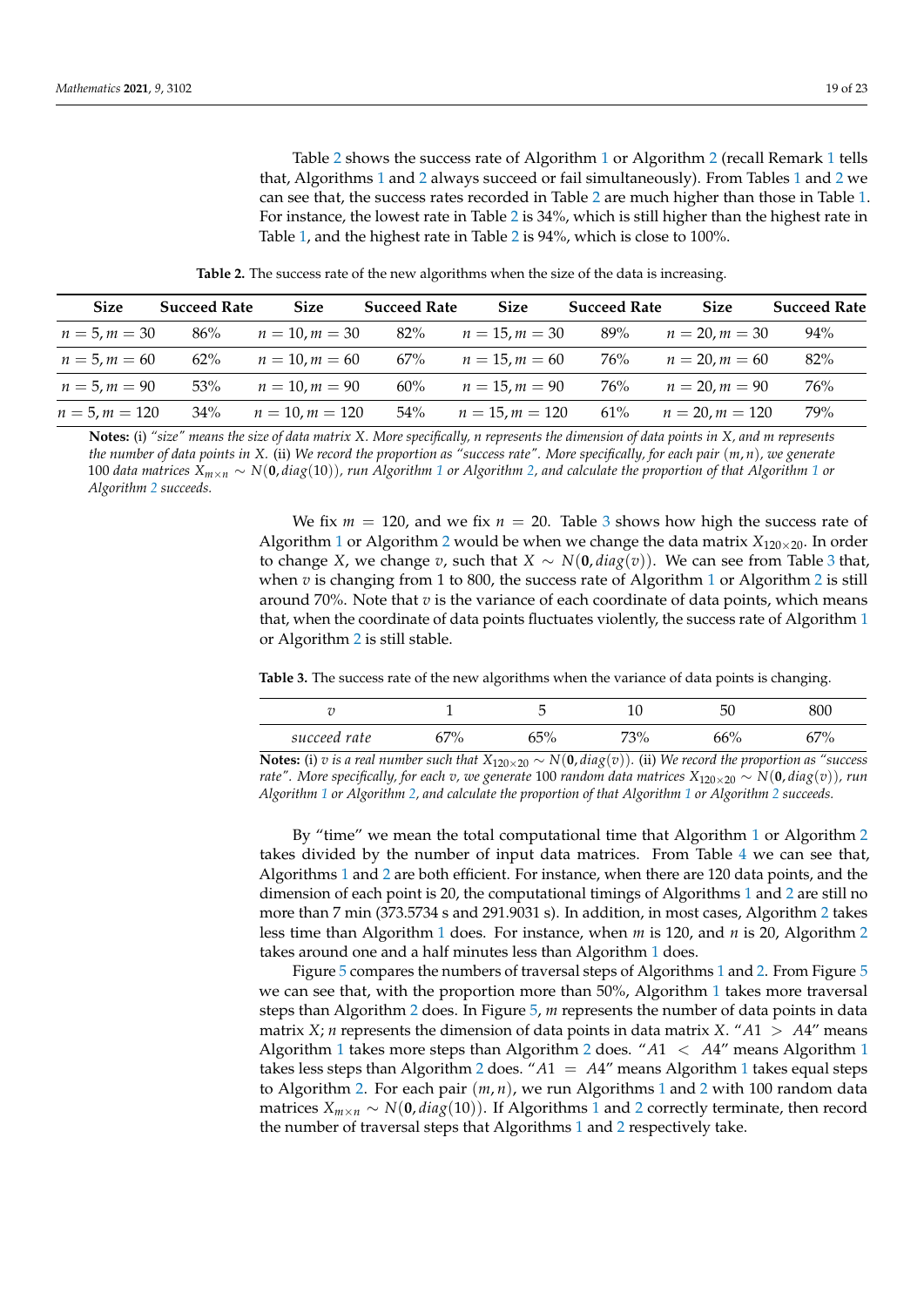<span id="page-19-0"></span>

**Figure 5.** The comparison on the numbers of traversal steps of Algorithms [1](#page-2-0) and [2.](#page-3-0) **Notes:** (**a**): (i) *m* represents the number of data points in data matrix *X*. (ii) *n represents the dimension of data points in data matrix X.* (iii) *"A*1 > *A*4*" means Algorithm [1](#page-2-0) takes more steps than Algorithm [2](#page-3-0) does.* (iv) *"A*1 < *A*4*" means Algorithm [1](#page-2-0) takes less steps than Algorithm [2](#page-3-0) does.* (v) *"A*1 = *A*4*" means Algorithm [1](#page-2-0) takes equal steps to Algorithm [2.](#page-3-0)* (vi) *We run Algorithms [1](#page-2-0) and [2](#page-3-0) with* 100 *random data matrices*  $X_{30\times20} \sim N(0, diag(10))$  $X_{30\times20} \sim N(0, diag(10))$  $X_{30\times20} \sim N(0, diag(10))$ *. If Algorithms* 1 *and* [2](#page-3-0) *correctly terminate, then record the number of traversal steps that Algorithms [1](#page-2-0) and [2](#page-3-0) respectively take.* (**b**): (i) *m represents the number of data points in data matrix X.* (ii) *n represents the dimension of data points in data matrix X.* (iii) *"A*1 > *A*4*" means Algorithm [1](#page-2-0) takes more steps than Algorithm [2](#page-3-0) does.* (iv) *"A*1 < *A*4*" means Algorithm [1](#page-2-0) takes less steps than Algorithm [2](#page-3-0) does.* (v) *"A*1 = *A*4*" means Algorithm [1](#page-2-0) takes equal steps to Algorithm [2.](#page-3-0)* (vi) *We run Algorithms [1](#page-2-0) and [2](#page-3-0) with* 100 *random data matrices*  $X_{60\times20} \sim N(0, diag(10))$  $X_{60\times20} \sim N(0, diag(10))$  $X_{60\times20} \sim N(0, diag(10))$ . If Algorithms 1 and [2](#page-3-0) correctly terminate, then record the *number of traversal steps that Algorithms [1](#page-2-0) and [2](#page-3-0) respectively take.* (**c**): (i) *m represents the number of data points in data matrix X.* (ii) *n represents the dimension of data points in data matrix X.* (iii) *"A*1 > *A*4*" means Algorithm [1](#page-2-0) takes more steps than Algorithm [2](#page-3-0) does.* (iv) *"A*1 < *A*4*" means Algorithm [1](#page-2-0) takes less steps than Algorithm [2](#page-3-0) does.* (v) *"A*1 = *A*4*" means Algorithm [1](#page-2-0) takes equal steps to Algorithm [2.](#page-3-0)* (vi) *We run Algorithms* [1](#page-2-0) *and* [2](#page-3-0) *with* 100 *random data matrices*  $X_{90\times20} \sim N(0, diag(10))$ *. If Algorithms* 1 *and* 2 *correctly terminate, then record the number of traversal steps that Algorithms [1](#page-2-0) and [2](#page-3-0) respectively take.* (**d**): (i) *m represents the number of data points in data matrix X.* (ii) *n represents the dimension of data points in data matrix X.* (iii) *"A*1 > *A*4*" means Algorithm [1](#page-2-0) takes more steps than Algorithm [2](#page-3-0) does.* (iv) *"A*1 < *A*4*" means Algorithm [1](#page-2-0) takes less steps than Algorithm [2](#page-3-0) does.* (v) *"A*1 = *A*4*" means Algorithm [1](#page-2-0) takes equal steps to Algorithm [2.](#page-3-0)* (vi) *We run Algorithms [1](#page-2-0) and [2](#page-3-0) with* 100 *random data matrices X*120×<sup>20</sup> ∼ *N*(**0**, *diag*(10))*. If Algorithms [1](#page-2-0) and [2](#page-3-0) correctly terminate, then record the number of traversal steps that Algorithms [1](#page-2-0) and [2](#page-3-0) respectively take.*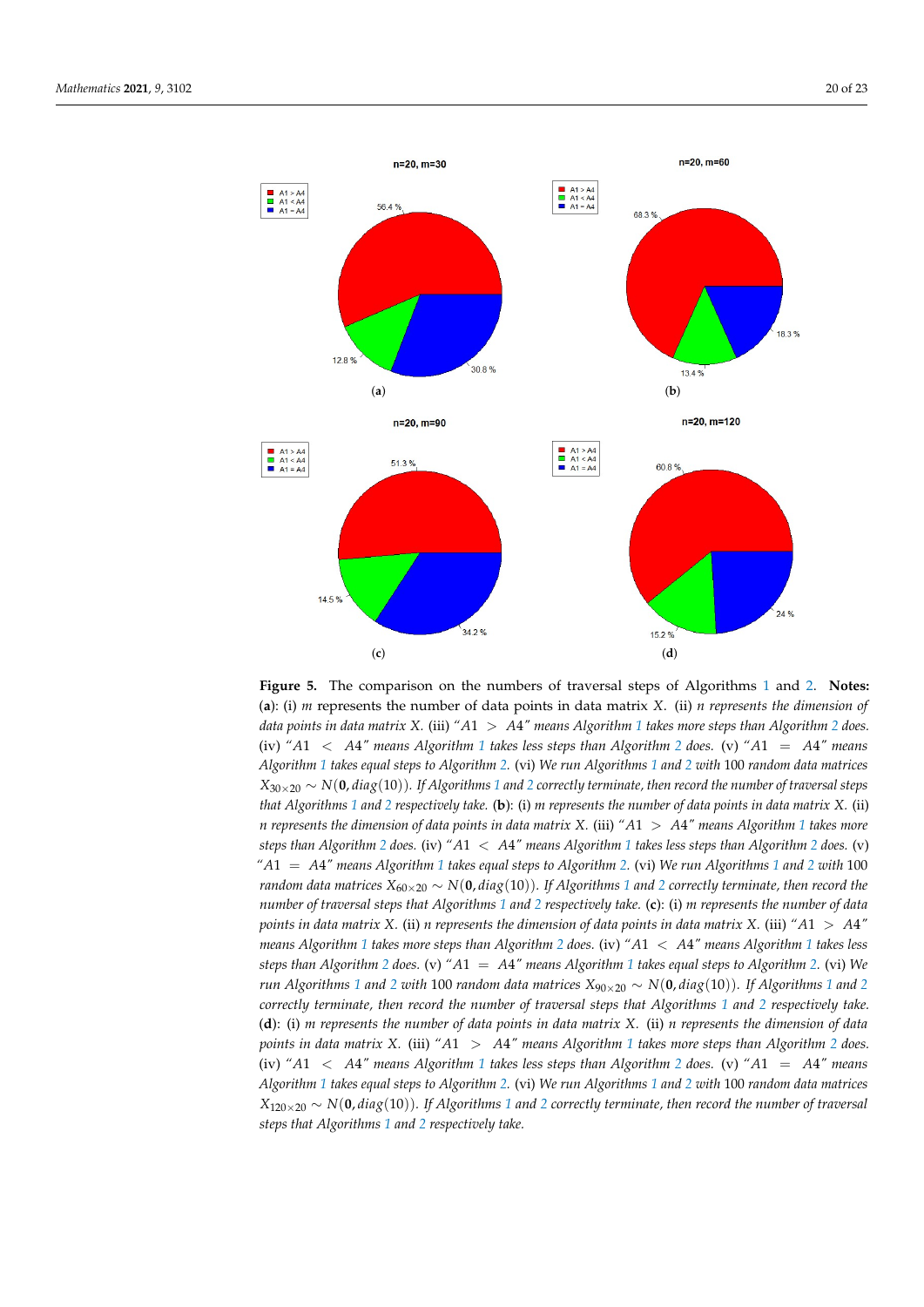<span id="page-20-0"></span>

| Size | Time |    |                                                                                                                                      | Time |                |      | Time |                |      | Time    |         |
|------|------|----|--------------------------------------------------------------------------------------------------------------------------------------|------|----------------|------|------|----------------|------|---------|---------|
|      | A1   | A4 | Size                                                                                                                                 | A1   | A <sub>4</sub> | Size | A1   | A <sub>4</sub> | Size | A1      | A4      |
|      |      |    | $n = 5, m = 30$ 0.0549 0.0637 $n = 10, m = 30$ 0.6007 0.5286 $n = 15, m = 30$ 3.8845 2.5153 $n = 20, m = 30$                         |      |                |      |      |                |      | 15.7162 | 8.9255  |
|      |      |    | $n = 5, m = 60$ 0.1216 0.1289 $n = 10, m = 60$ 2.3137 2.1613 $n = 15, m = 60$ 17.5981 14.1034 $n = 20, m = 60$ 96.1014               |      |                |      |      |                |      |         | 64.3878 |
|      |      |    | $n = 5, m = 90$ 0.2066 0.2125 $n = 10, m = 90$ 5.3013 4.974 $n = 15, m = 90$ 42.2672 35.6299 $n = 20, m = 90$ 211.1096 174.5119      |      |                |      |      |                |      |         |         |
|      |      |    | $n = 5, m = 120$ 0.3376 0.3406 $n = 10, m = 120$ 9.6333 8.8836 $n = 15, m = 120$ 84.7549 76.1394 $n = 20, m = 120$ 373.5734 291.9031 |      |                |      |      |                |      |         |         |

**Table 4.** The average computational time for the new algorithms.

**Notes:** (i) *"size" means the size of data matrix X. More specifically, n represents the dimension of data points in X, and m represents the number of data points in X.* (ii) *We record the average computational time (in seconds) as "time". More specifically, for each pair*  $(m, n)$ , we run Algorithms [1](#page-2-0) and [2](#page-3-0) for 100 random data matrices  $X_{m \times n} \sim N(0, diag(10))$ , and record the average computational *time for Algorithm [1](#page-2-0) and that for Algorithm [2.](#page-3-0)* (iii) *"A*1*" means the average computational time of Algorithm [1,](#page-2-0) and "A*4*" means the average computational time of Algorithm [2.](#page-3-0)*

## **6. Discussions**

Recall that our main focus is the main question: for a given data set *X* in the tropical projective torus, how to find a tropical polytope  $C$ , such that the projection of a Fermat-Weber point of *X* on C is a Fermat-Weber point of the projection of *X* on C? Tables [1](#page-17-2) and [2](#page-18-0) shown in Section [5](#page-17-0) indicates that Algorithms [1](#page-2-0) and [2](#page-3-0) can answer the main question with a high success rate, while the success rate of randomly choosing tropical triangles is much lower. For instance, the average success rate of these algorithms in Table [2](#page-18-0) is 70.69%, and the average success rate of the randomly choosing method in Table [1](#page-17-2) is only 6.31%. Table [3](#page-18-1) shows that the success rate of these two algorithms is stable while the variance is changing with a large range. Compared to Algorithm [1,](#page-2-0) the advantage of Algorithm [2](#page-3-0) is that, Algorithm [2](#page-3-0) needs much less computational time, while Algorithm [2](#page-3-0) has the same success rate with Algorithm [1](#page-2-0) (see Table [4\)](#page-20-0). Figure [5](#page-19-0) shows a possible reason for Algorithm [2](#page-3-0) being faster: Algorithm [2](#page-3-0) usually takes less traversal steps than Algorithm [1](#page-2-0) does.

As what has been mentioned in Section [1,](#page-0-0) this study is motivated by the fact that in tropical PCA [\[8,](#page-21-7)[9\]](#page-21-8), the variance of the projections might not reach the maximum when the mean squared error reaches the minimum. One possible approach for improving the tropical PCA is using only nice tropical polytopes as the principal component. By "nice tropical polytopes", we mean the projection of a Fermat-Weber point is a Fermat-Weber point of the projections. Here, our work is the first tool for efficiently computing the nice tropical triangles, which is a potential tool for tropical data analysis. For the users interested in tropical data analysis, we provide the software and system information.

Software: We implement Algorithms [1](#page-2-0) and [2](#page-3-0) in R (version 4.0.4) [\[27\]](#page-22-6), where we use the command lp() in the package lpSolve [\[26\]](#page-22-5) to implement Line [2](#page-2-1) in Algorithm [1](#page-2-0) and Line [2](#page-3-4) in Algorithm [2](#page-3-0) for computing a Fermat-Weber point of a data matrix.

In our experiments, we use the command rmvnorm() in the package Rfast [\[28\]](#page-22-7) to generate data matrices that obey multivariate normal distribution.

Hardware and System: We use a 3.6 GHz Intel Core i9-9900K processor (64 GB of RAM) under Windows 10.

## **7. Conclusions**

In this paper, we develop an Algorithm (Algorithm [1\)](#page-2-0) and its improved version (Algorithm [2\)](#page-3-0), such that for a given data set in the tropical projective torus, these algorithms output a tropical triangle, on which the projection of a Fermat-Weber point of the data set is a Fermat-Weber point of the projections. The experiments presented in Section [5](#page-17-0) shows that these algorithms are stable and efficient with high success rate.

We want to highlight that the limitation of the algorithms developed in this paper is that the output of the algorithms is only the tropical convex hull of three points, which means the algorithms cannot be applied to calculate higher dimensional tropical polytopes. In addition, it is not guaranteed that the algorithms will always succeed. In the future, we can continue this study in the following directions. First, in order to generalize the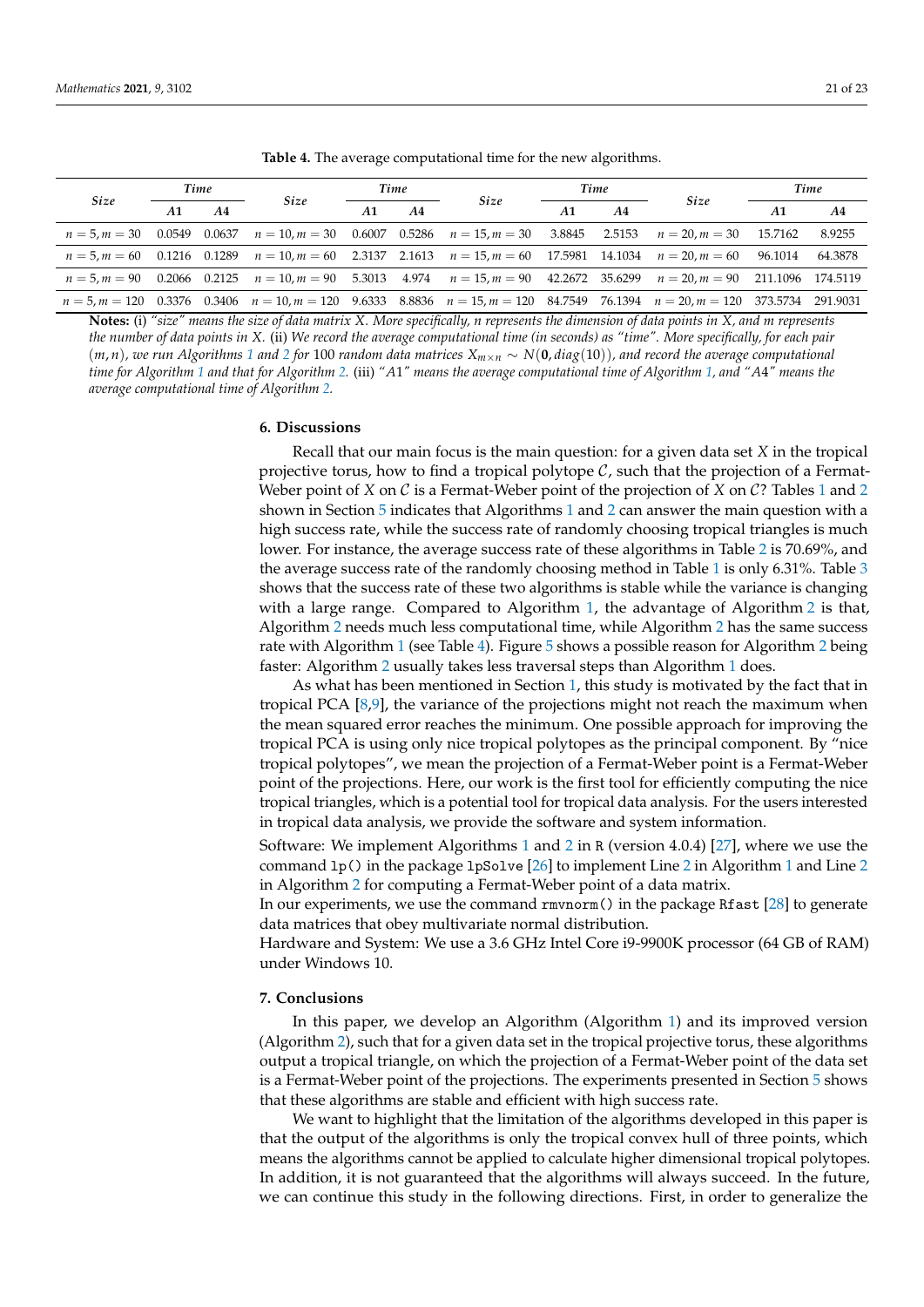algorithms, one has to generalize Theorem [1](#page-10-0) to tropical tetrahedrons or higher dimensional tropical polytopes by studying the relative positions between the points and the polytopes in high dimensional tropical projective torus. Second, one possible way to improve the success rate of the algorithms is to traverse all Fermat-Weber points instead of computing a single Fermat-Weber point in Line [2.](#page-3-4)

**Supplementary Materials:** Data matrices, R code and computational results are available in are available online at [https://www.mdpi.com/article/10.3390/math9233102/.](https://www.mdpi.com/article/10.3390/math9233102/)

**Author Contributions:** Conceptualization, X.T.; methodology, W.D.; software, W.D.; validation, W.D.; formal analysis, W.D.; investigation, W.D.; resources, X.T.; data curation, W.D.; writing—original draft preparation, W.D.; writing—review and editing, X.T.; visualization, W.D.; supervision, X.T.; project administration, X.T.; funding acquisition, X.T. All authors have read and agreed to the published version of the manuscript.

**Funding:** This research was funded by the NSFC12001029.

**Institutional Review Board Statement:** Not applicable.

**Informed Consent Statement:** Not applicable.

**Data Availability Statement:** The data presented in this study are available in Supplementary Material.

**Conflicts of Interest:** The authors declare no conflict of interest.

#### **References**

- <span id="page-21-0"></span>1. Hervé, A.; Williams, L. Principal component analysis. *Wiley Interdiscip. Rev. Comput. Stat.* **2010**, *2*, 433–459.
- <span id="page-21-1"></span>2. Pearson, K. On lines and planes of closest fit to systems of points in space. *Philos. Mag. A* **1901**, *6*, 559–572. [\[CrossRef\]](http://doi.org/10.1080/14786440109462720)
- <span id="page-21-2"></span>3. Hotelling, H. Analysis of a complex of statistical variables into principal components. *J. Educ. Psychol.* **1933**, *25*, 417–441. [\[CrossRef\]](http://dx.doi.org/10.1037/h0071325)
- <span id="page-21-3"></span>4. Turk, M.; Pentland, A. Eigenfaces for recognition. *J. Cogn. Neurosci.* **1991**, *3*, 71–86. [\[CrossRef\]](http://dx.doi.org/10.1162/jocn.1991.3.1.71)
- <span id="page-21-4"></span>5. Yang, J.; Zhang, D.; Frangi, A.; Yang, J. Two-dimensional PCA: A new approach to appearance-based face representation and recognition. *IEEE Trans. Pattern Anal. Mach. Intell.* **2004**, *26*, 131–137. [\[CrossRef\]](http://dx.doi.org/10.1109/TPAMI.2004.1261097)
- <span id="page-21-5"></span>6. Moret, F.; Poloschek, C.; Lagrèze, W.; Bach, M. Visualization of fundus vessel pulsation using principal component analysis. *Investig. Ophthalmol. Vis. Sci.* **2011**, *52*, 5457–5464. [\[CrossRef\]](http://dx.doi.org/10.1167/iovs.10-6806)
- <span id="page-21-6"></span>7. Du, Q.; Fowler, J. Hyperspectral image compression using JPEG2000 and principal component analysis. *IEEE Geosci. Remote Sens. Lett.* **2007**, *4*, 201–205. [\[CrossRef\]](http://dx.doi.org/10.1109/LGRS.2006.888109)
- <span id="page-21-7"></span>8. Yoshida, R.; Zhang, L.; Zhang, X. Tropical principal component analysis and its application to phylogenetics. *Bull. Math. Biol.* **2019**, *81*, 568–597. [\[CrossRef\]](http://dx.doi.org/10.1007/s11538-018-0493-4)
- <span id="page-21-8"></span>9. Page, R.; Yoshida, R.; Zhang, L. Tropical principal component analysis on the space of phylogenetic trees. *Bioinformatics* **2020**, *36*, 4590–4598. [\[CrossRef\]](http://dx.doi.org/10.1093/bioinformatics/btaa564) [\[PubMed\]](http://www.ncbi.nlm.nih.gov/pubmed/32516398)
- <span id="page-21-9"></span>10. Duchêne, D.; Bragg, J.; Duchêne, S.; Neaves, L.; Potter, S.; Moritz, C.; Johnson, R.; Ho, S.; Eldridge, M. Analysis of phylogenomic tree space resolves relationships among marsupial families. *Syst. Biol.* **2018**, *67*, 400–412. [\[CrossRef\]](http://dx.doi.org/10.1093/sysbio/syx076) [\[PubMed\]](http://www.ncbi.nlm.nih.gov/pubmed/29029231)
- 11. Gori, K.; Suchan, T.; Alvarez, N.; Goldman, N.; Dessimoz, C. Clustering genes of common evolutionary history. *Mol. Biol. Evol.* **2016**, *33*, 1590–1605. [\[CrossRef\]](http://dx.doi.org/10.1093/molbev/msw038) [\[PubMed\]](http://www.ncbi.nlm.nih.gov/pubmed/26893301)
- 12. Hillis, D.; Heath, T.; John, K. Analysis and visualization of tree space. *Syst. Biol.* **2005**, *54*, 471–482. [\[CrossRef\]](http://dx.doi.org/10.1080/10635150590946961) [\[PubMed\]](http://www.ncbi.nlm.nih.gov/pubmed/16012112)
- 13. Knowles, L.; Huang, H.; Sukumaran, J.; Smith, S. A matter of phylogenetic scale: Distinguishing incomplete lineage sorting from lateral gene transfer as the cause of gene tree discord in recent versus deep diversification histories. *Am. J. Bot.* **2018**, *105*, 376–384. [\[CrossRef\]](http://dx.doi.org/10.1002/ajb2.1064) [\[PubMed\]](http://www.ncbi.nlm.nih.gov/pubmed/29710372)
- 14. Weyenberg, G.; Huggins, P.; Schardl, C.; Howe, D.; Yoshida, R. Kdetrees: Non-parametric estimation of phylogenetic tree distributions. *Bioinformatics* **2014**, *30*, 2280–2287. [\[CrossRef\]](http://dx.doi.org/10.1093/bioinformatics/btu258)
- <span id="page-21-10"></span>15. Yoshida, R.; Fukumizu, K.; Vogiatzis, C. Multilocus phylogenetic analysis with gene tree clustering. *Ann. Oper. Res.* **2019**, *276*, 293–313. [\[CrossRef\]](http://dx.doi.org/10.1007/s10479-017-2456-9)
- <span id="page-21-11"></span>16. Nye, T. Principal components analysis in the space of phylogenetic trees. *Ann. Stat.* **2011**, *39*, 2716–2739. [\[CrossRef\]](http://dx.doi.org/10.1214/11-AOS915)
- <span id="page-21-12"></span>17. Billera, L.; Holmes, S.; Vogtmann, K. Geometry of the space of phylogenetic trees. *Adv. Appl. Math.* **2001**, *27*, 733–767. [\[CrossRef\]](http://dx.doi.org/10.1006/aama.2001.0759)
- <span id="page-21-13"></span>18. Lin, B.; Sturmfels, B.; Tang, X.; Yoshida, R. Convexity in tree spaces. *SIAM J. Discret. Math.* **2017**, *31*, 2015–2038. [\[CrossRef\]](http://dx.doi.org/10.1137/16M1079841)
- <span id="page-21-14"></span>19. Nye, T.; Tang, X.; Weyenberg, G.; Yoshida, R. Principal component analysis and the locus of the fréchet mean in the space of phylogenetic trees. *Biometrika* **2017**, *104*, 901–922. [\[CrossRef\]](http://dx.doi.org/10.1093/biomet/asx047)
- <span id="page-21-15"></span>20. Maclagan, D.; Sturmfels, B. *Introduction to Tropical Geometry*; American Mathematical Society: Providence, RI, USA, 2015; Volume 161.